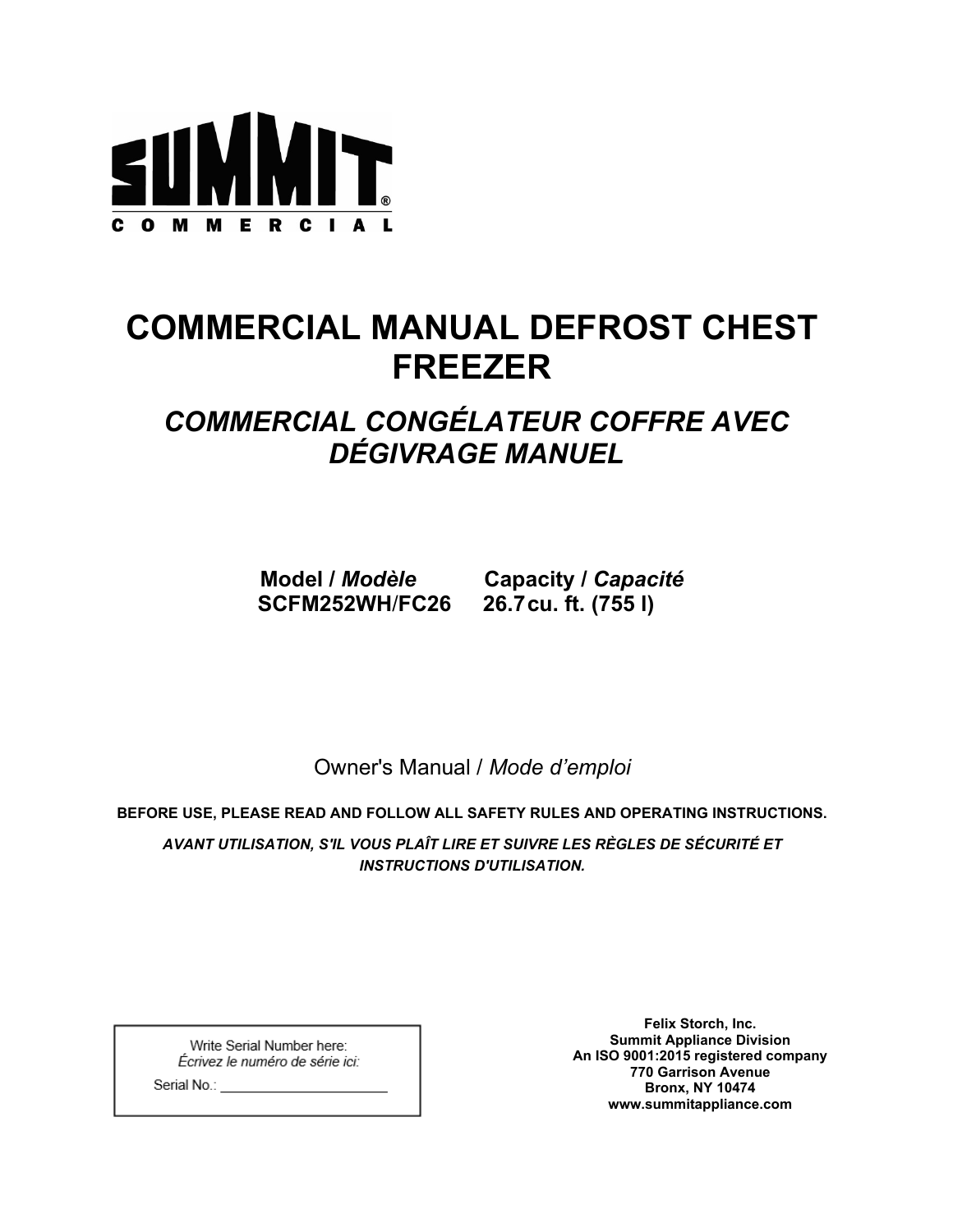# **TABLE OF CONTENTS**

| <b>Important Safeguards</b>              | $3 - 4$ |
|------------------------------------------|---------|
| <b>Installation Instructions</b>         |         |
| <b>Before Using your Freezer</b>         | 5       |
| <b>Installing your Freezer</b>           | 5       |
| <b>Electrical Connection</b>             | 5       |
| <b>Operating your Freezer</b>            | $6 - 7$ |
| <b>Temperature Control</b>               | 6       |
| Care of Frozen Items                     | 6       |
| <b>Defrosting your Freezer</b>           | 7       |
| <b>Care and Maintenance</b>              | 8       |
| <b>Cleaning your Freezer</b>             | 8       |
| <b>Vacations</b>                         | 8       |
| <b>Power Failure</b>                     | 8       |
| <b>Moving your Freezer</b>               | 8       |
| <b>Energy-Saving Tips</b>                | 8       |
| <b>Troubleshooting</b>                   | 9       |
| <b>Limited Warranty</b>                  | 10      |
| <b>French Translation of this Manual</b> | 11-20   |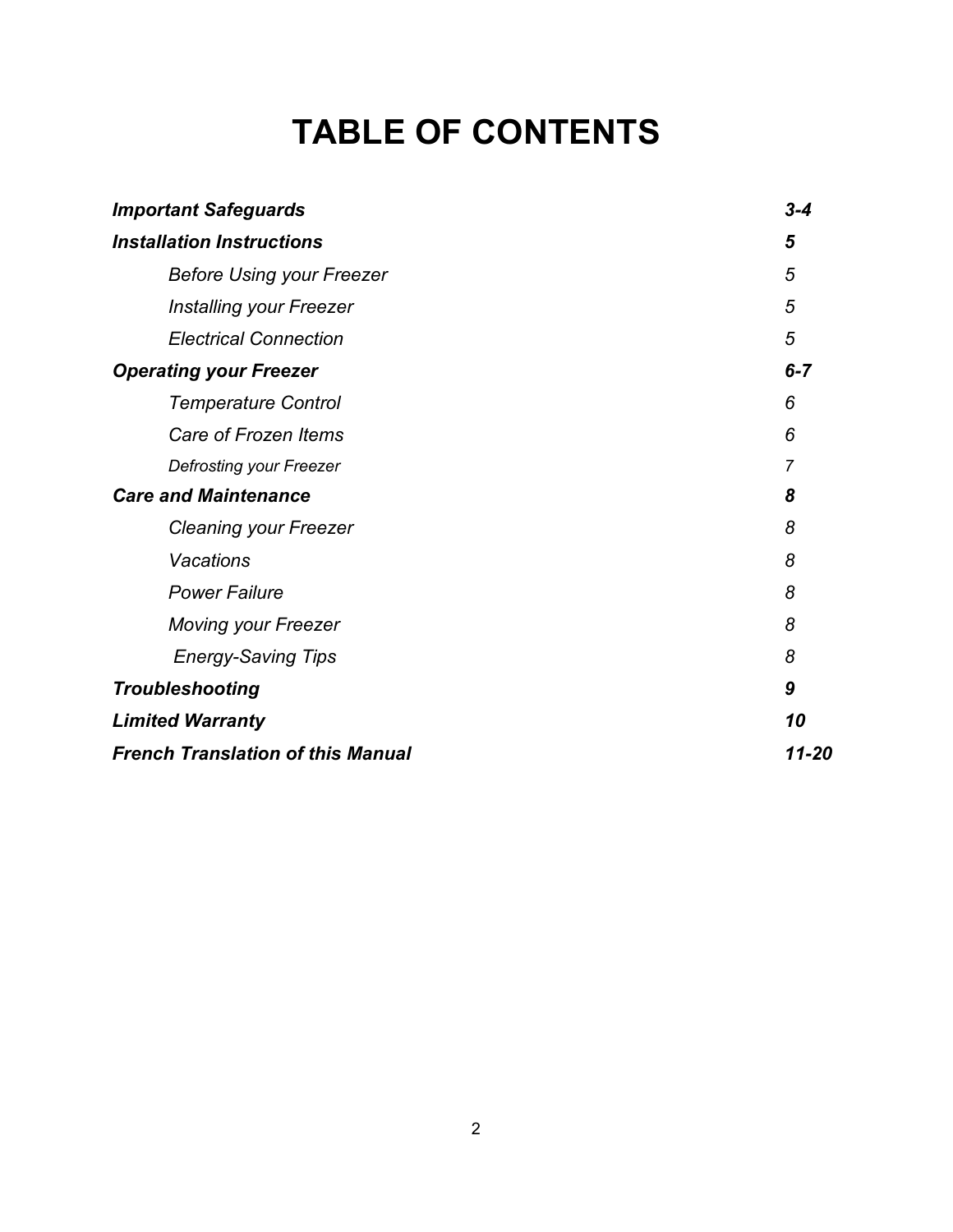# **IMPORTANT SAFEGUARDS**

#### **Your safety and the safety of others are very important.**

We have provided many important safety messages in this manual and on your appliance. Always read and obey all safety messages.



This is the Safety Alert Symbol. This symbol alerts you to potential hazards that can kill or injure you and others. All safety messages will follow the Safety Alert Symbol and either the words" DANGER", "WARNING" or "CAUTION".



# NING

# **CAUTION**

DANGER means that failure to heed this safety statement may result in severe personal injury or death. WARNING means that failure to heed this safety statement may result in extensive

product damage, serious personal injury, or death.

CAUTION means that failure to heed this safety statement may result in minor or moderate personal injury, or property or equipment damage.

Safety messages will alert you to what the potential hazard is, tell you how to reduce the chance of injury, and let you know what can happen if the instructions are not followed.



Before your chest freezer is used, it must be properly positioned and installed as described in this manual, so read the manual carefully. To reduce the risk of fire, electrical shock or injury when using the chest freezer, follow basic precautions, including the following:

- This appliance is CFC- and HFC-free and contains a small quantity of propane (R290) which is environmentally friendly, but flammable. It does not damage the ozone layer, nor does it increase the greenhouse effect. Care must be taken during transportation and setting up the appliance that no parts of the cooling system are damaged. Leaking coolant can ignite and may damage the eyes.
- In the event of any damage:
	- o Avoid open flames and anything that creates a spark
	- o Disconnect from the electrical power line
	- $\circ$  Air the room in which the appliance is located for several minutes and  $\circ$  Contact the Service Department for advice
	- Contact the Service Department for advice
- The more coolant there is in an appliance, the larger the room it should be installed in. In the event of a leakage, if the appliance is in a small room, there is the danger of combustible gasses building up. The amount of coolant in the appliance is stated on the rating label on the appliance. It is hazardous for anyone other than the Authorized Service Person to carry out servicing or repairs to the appliance.
- Take serious care when handling, moving, and using the appliance to avoid either damaging the refrigerant tubing or increasing the risk of a leak.
- Replacing component parts and servicing shall be done by factory authorized service personnel so as to minimize the risk of possible ignition due to incorrect parts or improper service.
- Plug into a grounded 3-prong outlet. Do not remove grounding prong, do not use an adapter, and do not use an extension cord.
- Replace all panels before operating.
- It is recommended that a separate circuit, serving only your chest freezer, be provided. Use receptacles that cannot be turned off by a switch or pull chain.
- Never clean chest freezer parts with flammable fluids. These fumes can create a fire hazardor explosion.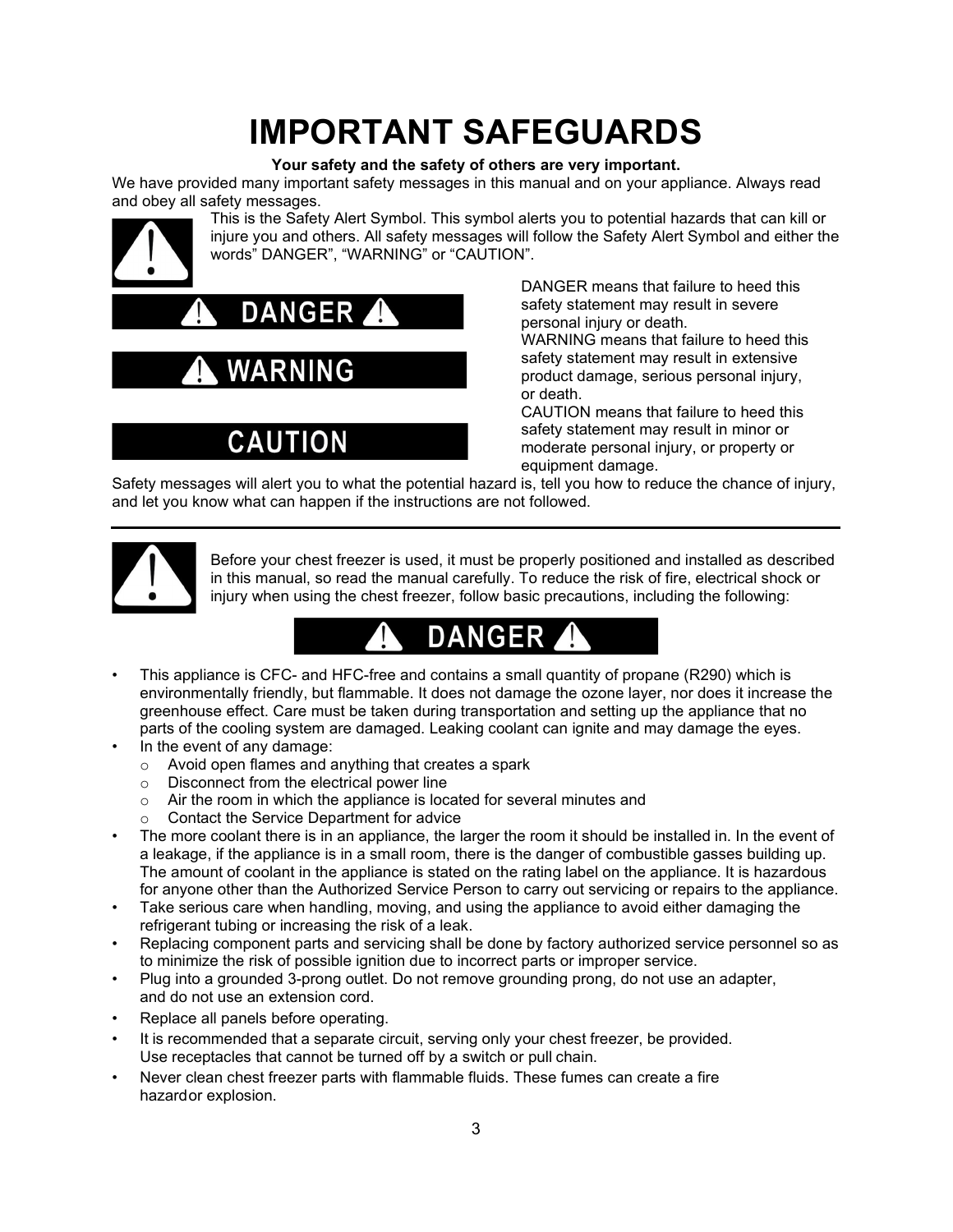- Do not store or use gasoline or other flammable vapors and liquids in the vicinity of this or any other appliance. The fumes can create a fire hazard or explosion.
- Before proceeding with cleaning and maintenance operations, make sure the power line of the unit is disconnected.
- Do not connect or disconnect the electric plug when your hands are wet.
- Unplug the chest freezer or disconnect the power before cleaning or servicing. Failure to do so can result in electrical shock or death.
- Do not attempt to repair or replace any part of your chest freezer unless it is specifically recommended in this material. All other servicing should be referred to a qualified technician.

## **WARNING**

**This unit is not designed to operate in enclosed spaces. When placing your unit, make sure you allow adequate airflow on all sides.**

- Use two or more people to move and install the chest freezer. Failure to do so can result in back or other injury.
- To ensure proper ventilation for your chest freezer, the front of the unit must be completely unobstructed. Choose a well-ventilated area with temperatures above 55° F (13° C) and below 90° F (32° C). This unit must be installed in an area protected from the elements, such as wind, rain, water spray or sunlight.
- The chest freezer should not be located next to ovens, grills or other sources of high heat.
- The chest freezer must be installed with all electrical connections in accordance with state and local codes. A standard electrical supply (115V AC, 60 Hz), properly grounded in accordance with the National Electrical Code and local codes and ordinances, is required.
- Do not kink or pinch the power supply cord of the chest freezer.
- The fuse (or circuit breaker) size should be 15 amperes.
- It is important for the chest freezer to be leveled in order to work properly. You may need to make several adjustments to level it.
- Never allow children to operate, play with or crawl inside the chest freezer
- Do not use solvent-based cleaning agents or abrasives on the interior. These cleaners may damage or discolor the interior.
- Keep fingers out of the "pinch point" areas. Clearances between the door and cabinet are necessarily small. Be careful closing door when children are in the area.
- Do not use this apparatus for other than its intended purpose.

## DANGER A

Child entrapment and suffocation are not problems of the past. Junked or abandoned freezers are still dangerous, even if they will "just sit in the garage a few days."

**Before you throw away your old freezer:** Take off the doors. Leave the shelves in place so that children may not easily climb inside.

Never allow children to operate, play with, or crawl inside the freezer.

# *- SAVE THESE INSTRUCTIONS -*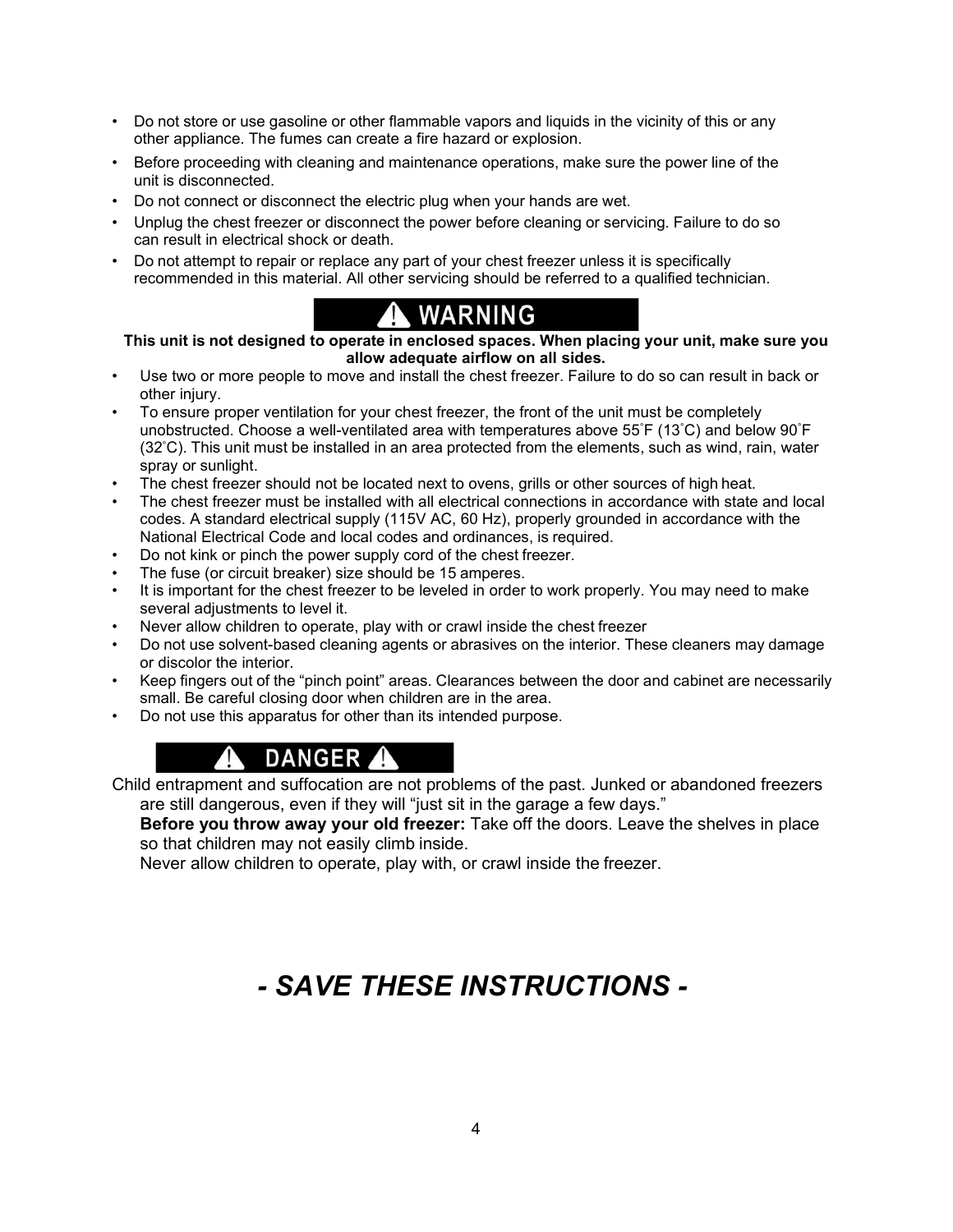# **INSTALLATION INSTRUCTIONS**

## **Before Using Your Freezer**

- Remove the exterior and interior packing.
- Check to be sure you have all of the following parts:
	- 1 or more storage baskets
	- Set of pop-out keys (larger models only)
	- 1 instruction manual
- Before connecting the freezer to the power source, let it stand upright for approximately 2 hours. This will reduce the possibility of a malfunction in the cooling system from handling during transportation.
- Clean the interior surface with lukewarm water using a soft cloth.

## **Installing Your Freezer**

- This appliance is designed to be free standing only, and should not be recessed or built-in.
- Place your freezer on a floor that is strong enough to support the freezer when it is fully loaded.
- Allow 5 inches of space at the back and sides of the freezer, which allows proper air circulation.
- Be sure the freezer is absolutely level for proper operation. Check with a carpenter's level. Place thin wood or metal shims under the freezer if necessary.
- Locate the freezer away from direct sunlight and sources of heat (stove, heater, radiator, etc.). Direct sunlight may affect the acrylic coating and heat sources may increase electrical consumption. Extremely cold ambient temperatures may also cause the freezer not to perform properly.
- Avoid locating the freezer in moist areas.
- Plug the freezer into an exclusive, properly installed, grounded wall outlet. Do not under any circumstances cut or remove the third (ground) prong from the power cord. Any questions concerning power and/or grounding should be directed toward a certified electrician or an authorized service center.
- After plugging the appliance into a wall outlet, allow the unit to cool down for at least 4 hours before placing food in the freezer.

## **Electrical Connection**

## A WARNING A

Improper use of the grounded plug can result in the risk of electrical shock. If the power cord is damaged, have it replaced by an authorized service center.

This freezer should be properly grounded for your safety. The power cord is equipped with a threeprong plug that mates with standard three-prong wall outlets to minimize the possibility of electrical shock. Do not under any circumstances cut or remove the third (ground) prong from the power cord supplied.

This freezer requires a standard 115Volt / 60Hz electrical outlet with three-prong ground. To prevent accidental injury, the cord should be secured behind the freezer and not left exposed or dangling. Never unplug the freezer by pulling the power cord. Always grip the plug firmly and pull straight out from the receptacle. Never handle the cord with wet hands.

Do not use an extension cord with this appliance. If the power cord is too short, have a qualified electrician or service technician install an outlet near the appliance.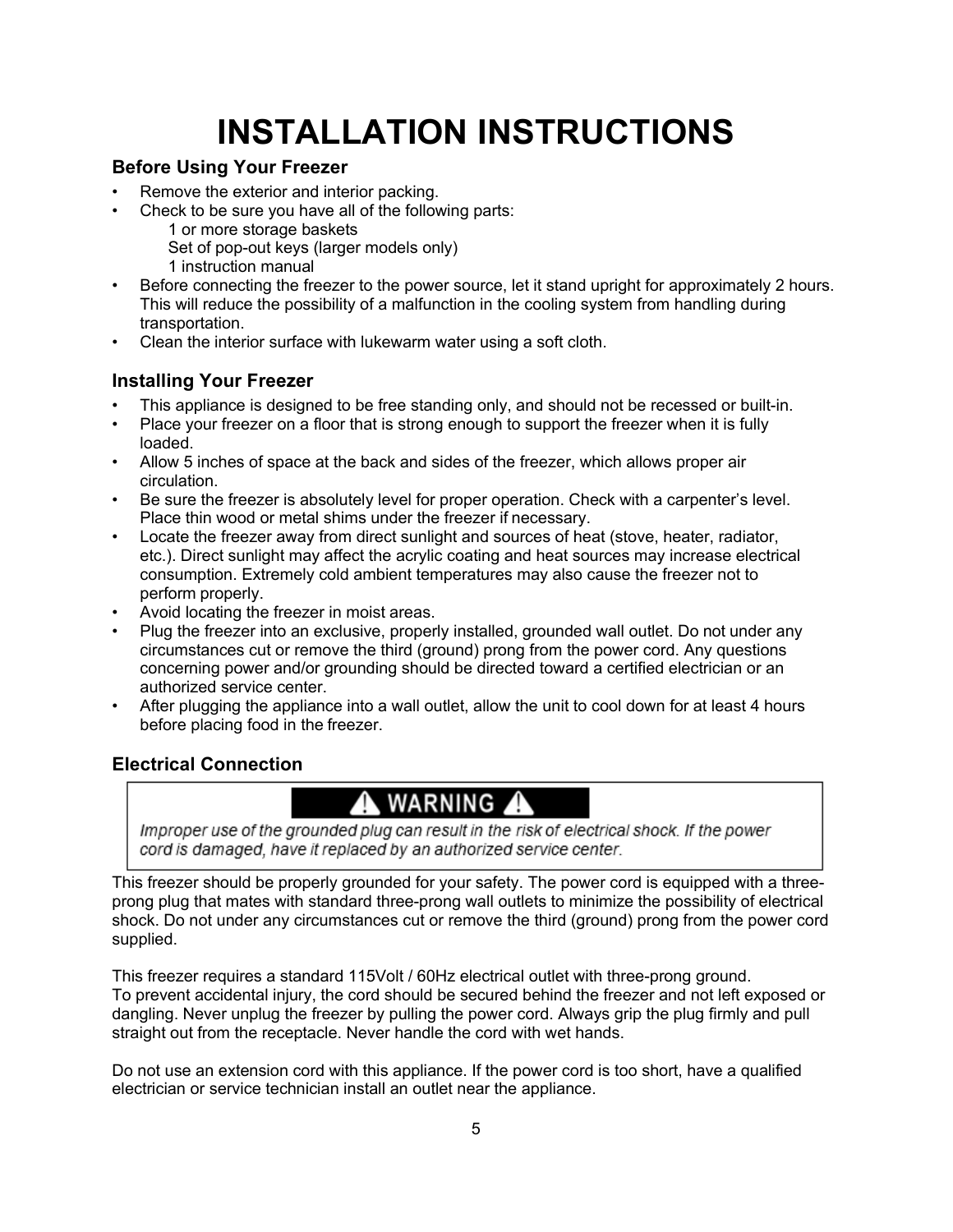# **OPERATING YOUR FREEZER**

### **Temperature Control**

- Your freezer has a rotary switch for regulating the temperature. This temperature control (thermostat) is located on the outer wall of the appliance.
- The temperature is factory preset to provide satisfactory food storage temperatures. However, the temperature control is adjustable to provide a range of temperatures for your personal satisfaction. To adjust the temperature setting, turn the temperature control knob clockwise or counter-clockwise. Allow several hours for the temperature to stabilize between adjustments.
- The range of the temperature control is from position "**1**" (least cold) to "**7**" (coldest). Adjust the temperature control to the setting that best suits your needs. The setting "**4**" should be appropriate for most freezer uses.
- To turn the freezer off, set the temperature control at "**0**".

A green Power light indicates that the freezer is properly connected to the electrical power. The light indicates that power is supplied, and will glow even if the temperature control dial is turned to "0", or the compressor has failed to work and the compartment is not being cooled.

A red Alarm light will also turn on when the unit is plugged in, and will stay on until the temperature inside falls below -11°C (12.2°F). As a warning, it will turn on again if the interior temperature rises above -11°C.

### **NOTES:**

- If the unit is unplugged, has lost power or is turned off, you must wait 3 to 5 minutes before restarting the unit. If you attempt to restart before this time delay, the freezer will not start.
- Adding large amounts of room-temperature food at one time will temporarily lower the cooling efficiency of the appliance.
- If you choose to change the thermostat setting, adjust the temperature control by one numerical increment at a time. Allow several hours for temperature to stabilize between adjustments.
- When loading the freezer, freeze only three pounds of fresh food per cubic foot of freezer space at one time.
- Distribute packages to be frozen evenly throughout the freezer.
- The freezer door is susceptible to breaking due to excessive ice buildup. Be sure to defrost when the ice reaches  $\frac{1}{4}$  to  $\frac{1}{2}$  inch thickness.

## **Care of Frozen Food**

- The freezer is designed for the long-term storage of frozen food. Storage time is generally up to three months.
- The storage life of frozen foods varies and the recommended storage time should not be exceeded. Instructions regarding the care of frozen foods should be followed when defrosting the freezer.
- Pre-packed commercially frozen food should be stored in accordance with the frozen food manufacturer's instructions for a three-star frozen food storage compartment or home freezer.
- Place frozen food into the freezer as quickly as possible after purchase. If there are instructions on the packet, carefully follow these instructions regarding storage times.
- At least one storage basket is provided for the organization of odd-shaped items. (Larger models have more than one basket.) To reach other packages in the freezer, just slide the basket to one side, or lift it out.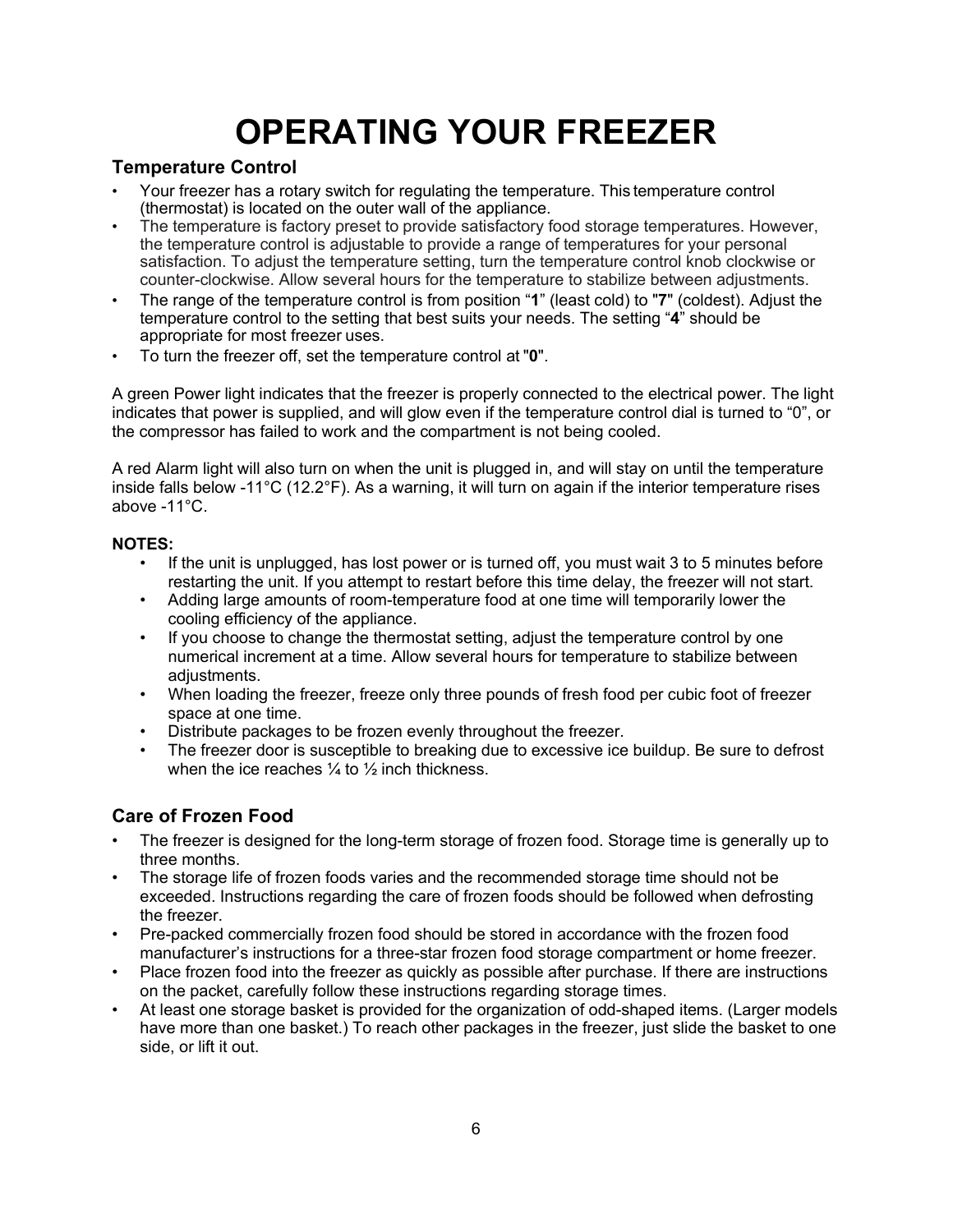### **Defrosting your Freezer**

- For the most efficient operation and minimum energy consumption, defrost the freezer when the frost on the freezer walls is excessive or  $\frac{1}{4}$  to  $\frac{1}{2}$  inch thick.
- Choose a time when the stock of frozen food is low.

*CAUTION: Do not use boiling water because it may damage the plastic parts. In addition, never use*  a sharp or metallic instrument to remove frost as it may damage the cooling coils and will *void the warranty. We recommend using a plastic scraper.*

### **To defrost:**

- 1. Remove the frozen food from the freezer and place it in another cooling device to protect the food.
- 2. Turn the thermostat knob to "**0**".
- 3. Unplug the freezer. The **Power** light will go off.
- 4. Remove the drain plug on the floor of the freezer by pulling straight out. During defrosting, the ice melts into the cabinet. Leave the door open.
- 5. Place a shallow pan outside the drain outlet. The defrost water will drain out.
- 6. Check the pan occasionally so the water does not overflow.
- 7. Clean and thoroughly dry the interior of the freezer.
- 8. Replace the plug on the inside floor.
- 9. Close the door and plug in the freezer.
- 10. Reset the thermostat to the desired setting.
- 11. Allow several hours for the cabinet to cool down.
- 12. Return food to the freezer, wiping off packages if they are covered with moisture.
- **NOTE:** Defrosting usually takes a few hours. Leaving the door open will help speed the process. Also, pouring warm water (not boiling) on the ice/frost will speed melting. If you must use a scraper, it should be plastic and not wood or metal. Use caution: it is very easy to damage the freezer compartment and void your warranty.

### **CALIFORNIA CARB/SNAP DISCLOSURE**

**This product uses eco-friendly hydrocarbon refrigerant and fully complies with California CARB regulations.**

However, we are required by California Law to provide the following disclosure statement in every product sold in California.

*"This equipment is prohibited from use in California with any refrigerants on the 'List of Prohibited Substances' for that specific end-use, in accordance with California Code of Regulations, title 17, section 95374. This disclosure statement has been reviewed and approved by Felix Storch, Inc. and Felix Storch, Inc. attests, under penalty of perjury, that these statements are true and accurate*."

This product does **not** use any refrigerants on the 'List of Prohibited Substances'"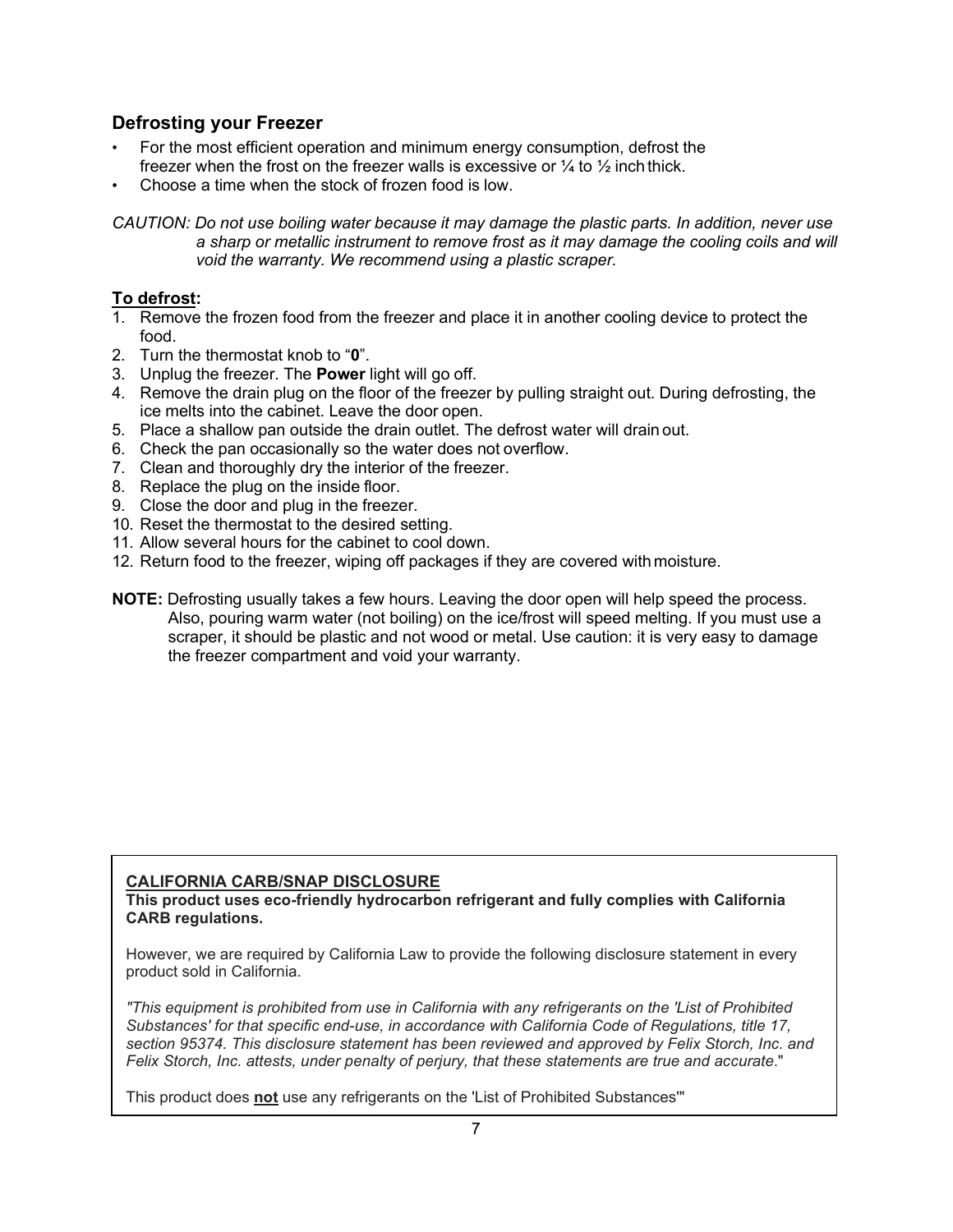# **CARE AND MAINTENANCE**

### **Cleaning Your Freezer**

- Upon installation of your new appliance, we recommend that it be cleaned thoroughly.
- Turn the thermostat knob to "OFF", unplug the freezer, remove the food and storage basket(s).
- Wash the inside with a damp warm cloth moistened with a water and baking soda solution. (Dissolve 2 tablespoons of baking soda in a quart of water.)
- Wash the storage basket with a mild detergent solution.
- To keep the unit running efficiently, be sure to keep the door gasket (seal) clean.
- The outside of the freezer should be cleaned with mild detergent and warm water.
- Dry the interior and exterior with a soft cloth.
- The condenser coils at the back should be vacuumed when they are dusty or dirty.
- It is recommended that the unit be cleaned each time it is defrosted to help keep the unit odorfree and running efficiently.

## **Vacations**

- **Short vacations:** Leave the freezer operating during vacations of less than three weeks.
- **Long vacations:** If the appliance will not be used for several months, remove all food and unplug the power cord. Clean and dry the interior thoroughly. To prevent odor and mold growth, leave the door open slightly, blocking it open if necessary, or have the door removed. Use extreme caution in the case of children. The unit should not be accessible to children at play.

### **Power Failure**

**NOTE:** Do not open freezer door unnecessarily if freezer is off for several hours.

If a power failure occurs, frozen foods will stay frozen for at least 24 hours if the freezer is kept closed. If the power failure continues, pack seven or eight pounds of dry ice into the freezer every 24 hours. Look in the Yellow Pages under Dry Ice, Dairies, or Ice Cream Manufacturers for local dry ice suppliers. Always wear gloves and use caution when handling dry ice.

### **Moving Your Freezer**

- Remove all the food.
- Securely tape down all loose items inside the freezer.
- Tape the door shut.
- Be sure the freezer stays in the upright position during transport.

## **Energy-Saving Tips**

- The freezer should be located in the coolest area of the room, away from heat- producing appliances or heating ducts, and out of direct sunlight.
- Let hot foods cool to room temperature before placing in the freezer. Overloading the freezer forces the compressor to run longer. Foods that freeze too slowly may lose quality, or spoil.
- Be sure to wrap foods properly, and wipe containers dry before placing them in the freezer. This cuts down on frost build-up inside the freezer.
- The freezer's storage bin or baskets should not be lined with aluminum foil, wax paper or paper toweling. Liners interfere with cold air circulation, making the freezer less efficient.
- Organize and label food to reduce door openings and extended searches. Remove as many items as needed at one time, and close the door as soon as possible.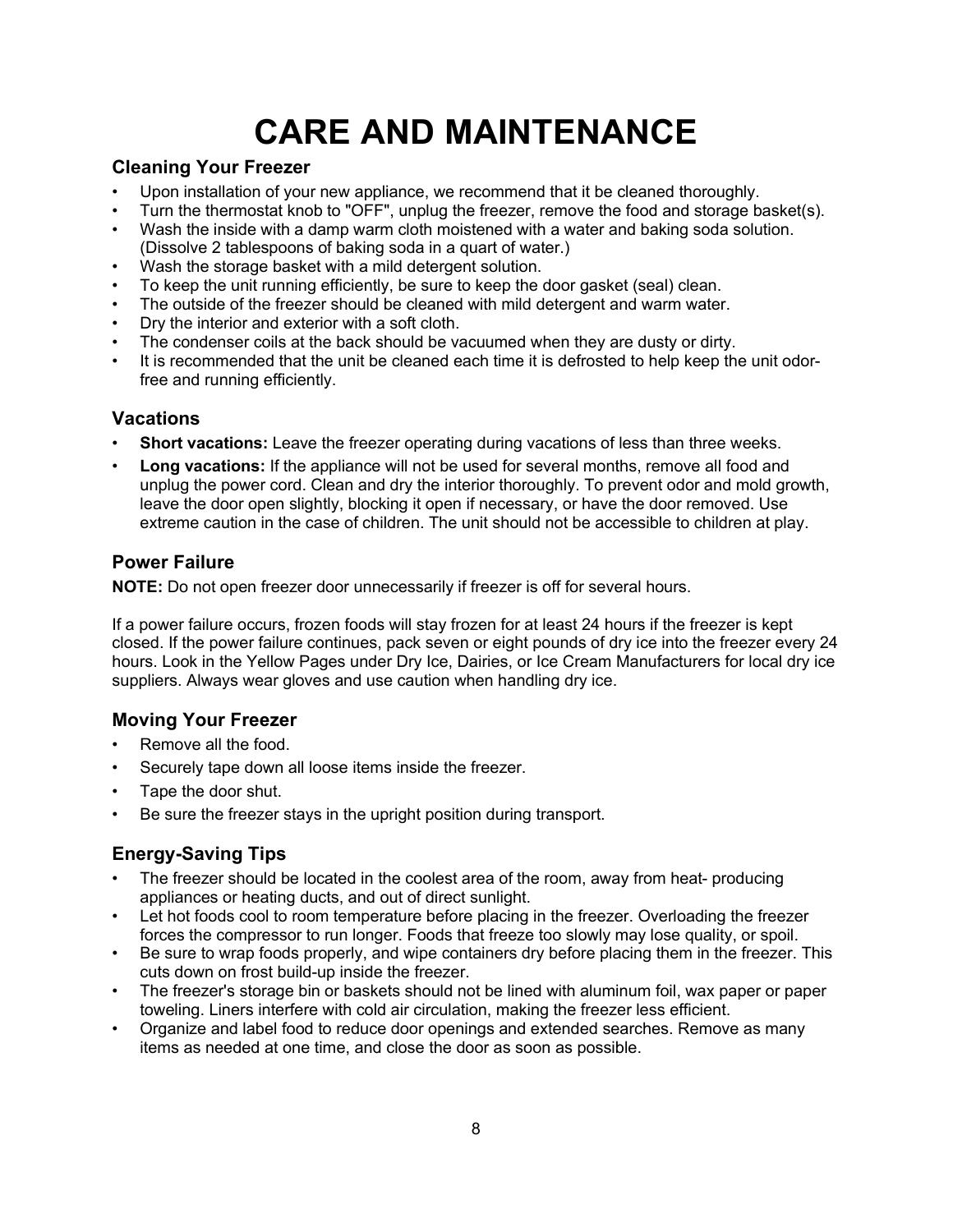# **TROUBLESHOOTING**

You can solve many common freezer problems easily, saving you the cost of a possible service call. Try the suggestions below to see if you can solve the problem before calling the service agent.

| Problem                                                | <b>Possible Causes</b>                                                                                                                                                                                                                                                                                                                                                                                                                                                                                                                                                                                                                                                  |
|--------------------------------------------------------|-------------------------------------------------------------------------------------------------------------------------------------------------------------------------------------------------------------------------------------------------------------------------------------------------------------------------------------------------------------------------------------------------------------------------------------------------------------------------------------------------------------------------------------------------------------------------------------------------------------------------------------------------------------------------|
| Freezer does not<br>operate.                           | Not plugged in.<br>Circuit breaker tripped or fuse blown.<br>The thermostat knob is at "0".                                                                                                                                                                                                                                                                                                                                                                                                                                                                                                                                                                             |
| Compressor turns<br>on and off<br>frequently.          | The room temperature is warmer than usual.<br>A large amount of food has been added to the freezer. The door is opened too<br>often.<br>The door is not closed completely.<br>The temperature control is not set correctly. The door gasket does not seal<br>properly.<br>The freezer does not have the correct clearances.<br>The freezer has recently been disconnected for a period of time. Four hours are<br>required for the freezer to cool down completely.                                                                                                                                                                                                     |
| Temperature<br>inside the freezer<br>is too warm.      | Temperature control is set too warm. Turn the control to a cooler setting and<br>allow several hours for the temperature to stabilize.<br>Door is kept open too long or is opened too frequently. Warm air enters the<br>freezer every time the door is opened. Open the door less often.<br>The door is not closed completely.<br>The door gasket does not seal properly.<br>A large amount of warm or hot food might have been stored recently. Wait until<br>the freezer has had a chance to reach its selected temperature.<br>The freezer has recently been disconnected for a period of time. Four hours<br>are required for the freezer to cool down completely. |
| Temperature<br>inside the freezer<br>is too cold.      | Temperature control is set too cold. Turn the control to a warmer setting and<br>allow several hours for the temperature to stabilize.                                                                                                                                                                                                                                                                                                                                                                                                                                                                                                                                  |
| Temperature of<br>external freezer<br>surface is warm. | The exterior freezer walls can be as much as 30°F warmer than room<br>temperature. This is normal while the compressor works to transfer heat<br>from inside the freezer cabinet.                                                                                                                                                                                                                                                                                                                                                                                                                                                                                       |
| Vibrations                                             | Check to be sure the freezer is level.<br>Floor is uneven or weak. Freezer rocks on the floor when it is moved slightly.<br>Be sure floor can adequately support freezer. Level the freezer by putting<br>wood or metal shims under part of the freezer.<br>The freezer is touching the wall. Move it from the wall and re-level the freezer.<br>See Installation Instructions.                                                                                                                                                                                                                                                                                         |
| The door will not<br>close properly.                   | The freezer is not on a level surface. The gasket is<br>dirty.<br>The storage basket is out of position.                                                                                                                                                                                                                                                                                                                                                                                                                                                                                                                                                                |

If you've checked the table above and find that you still need help with your appliance, call our Customer Service facility at **800-932-4267** between 9:00AM and 5:00PM ET. We will do our best to answer your questions.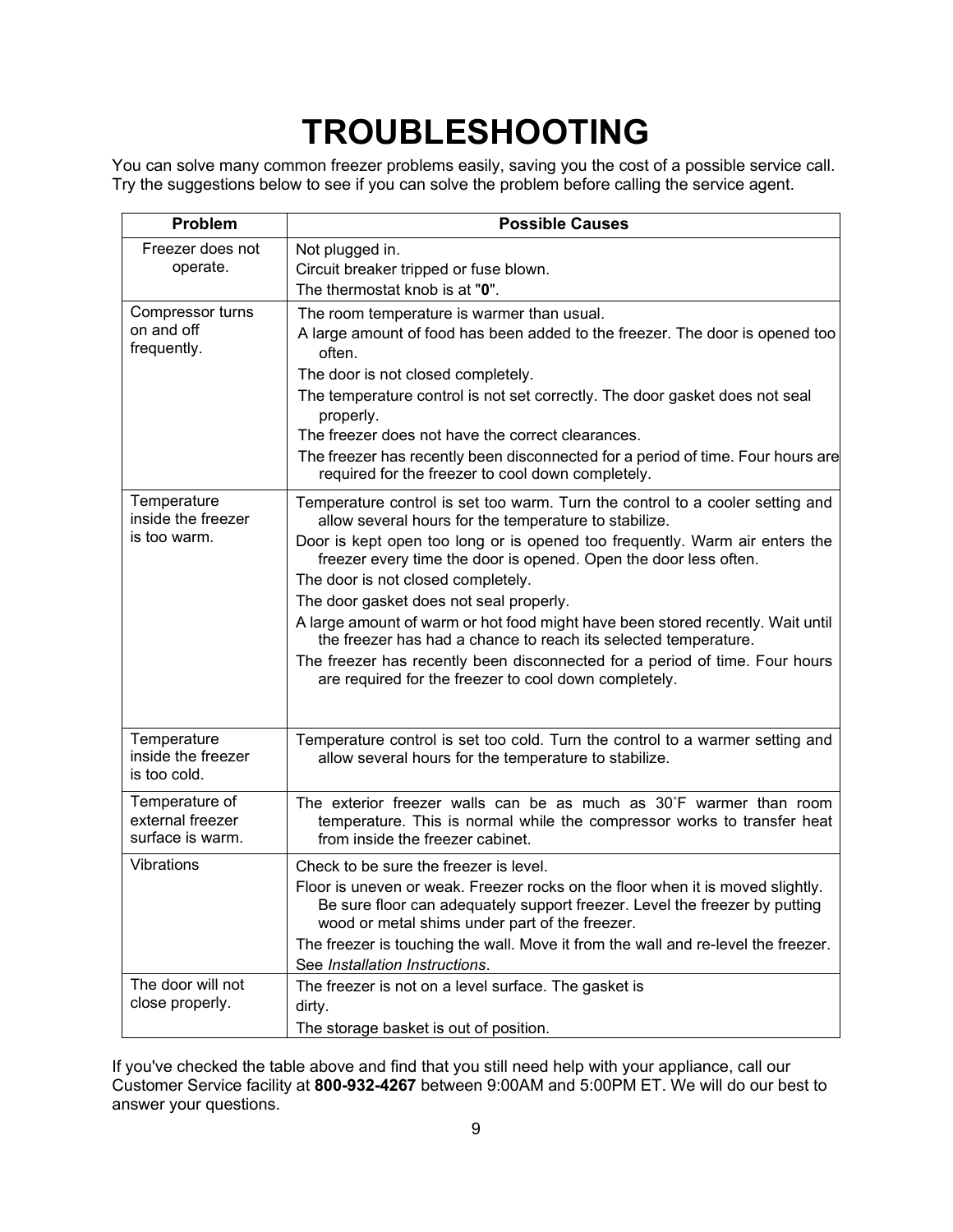# **LIMITED WARRANTY**

## **ONE YEAR LIMITED WARRANTY**

Within the 48 contiguous United States, for one year from the date of purchase, when this appliance is operated and maintained according to instructions attached to or furnished with the product, warrantor will pay for factory-specified parts and repair labor to correct defects in materials or workmanship. Service must be provided by a designated service company. Outside the 48 states, all parts are warranted for one year from manufacturing defects. Plastic parts, shelves and cabinets are warranted to be manufactured to commercially acceptable standards, and are not covered from damage during handling or breakage.

## **5 YEAR COMPRESSOR WARRANTY**

- 1. The compressor is covered for 5 years.
- 2. Replacement does not include labor.

### *ITEMS WARRANTOR WILL NOT PAY FOR:*

- 1. Service calls to correct the installation of your appliance, to instruct you how to use your appliance, to replace or repair fuses or to correct wiring or plumbing.
- 2. Service calls to repair or replace appliance light bulbs or broken shelves. Consumable parts (such as filters) are excluded from warranty coverage.
- 3. Damage resulting from accident, alteration, misuse, abuse, fire, flood, acts of God, improper installation, installation not in accordance with electrical or plumbing codes, or use of products not approved by warrantor.
- 4. Replacement parts or repair labor costs for units operated outside the United States.
- 5. Repairs to parts or systems resulting from unauthorized modifications made to the appliance.
- 6. The removal and reinstallation of your appliance if it is installed in an inaccessible location or is not installed in accordance with published installation instructions.

## **DISCLAIMER OF IMPLIED WARRANTIES – LIMITATION OF REMEDIES**

CUSTOMER'S SOLE AND EXCLUSIVE REMEDY UNDER THIS LIMITED WARRANTY SHALL BE PRODUCT REPAIR AS PROVIDED HEREIN. IMPLIED WARRANTIES, INCLUDING WARRANTIES OF MERCHANTABILITY OR FITNESS FOR A PARTICULAR PURPOSE, ARE LIMITED TO ONE YEAR. WARRANTOR SHALL NOT BE LIABLE FOR INCIDENTAL OR CONSEQUENTIAL DAMAGES. SOME STATES DO NOT ALLOW THE EXCLUSION OR LIMITATION OF INCIDENTAL OR CONSEQUENTIAL DAMAGES, OR LIMITATIONS ON THE DURATION OF IMPLIED WARRANTIES OF MERCHANTABILITY OR FITNESS, SO THESE EXCLUSIONS OR LIMITATIONS MAY NOT APPLY TO YOU. THIS WARRANTY GIVES YOU SPECIFIC LEGAL RIGHTS AND YOU MAY ALSO HAVE OTHER RIGHTS, WHICH VARY FROM STATE TO STATE.

WARNING: This product can expose you to chemicals including Nickel (Metallic) which is known to the State of California to cause cancer.

For more information go to www.P65Warnings.ca.gov

Note: Nickel is a component in all stainless steel and some other metallic compositions.

**Felix Storch, Inc. Summit Appliance Division An ISO 9001:2015 registered company 770 Garrison Avenue Bronx, NY 10474 www.summitappliance.com**

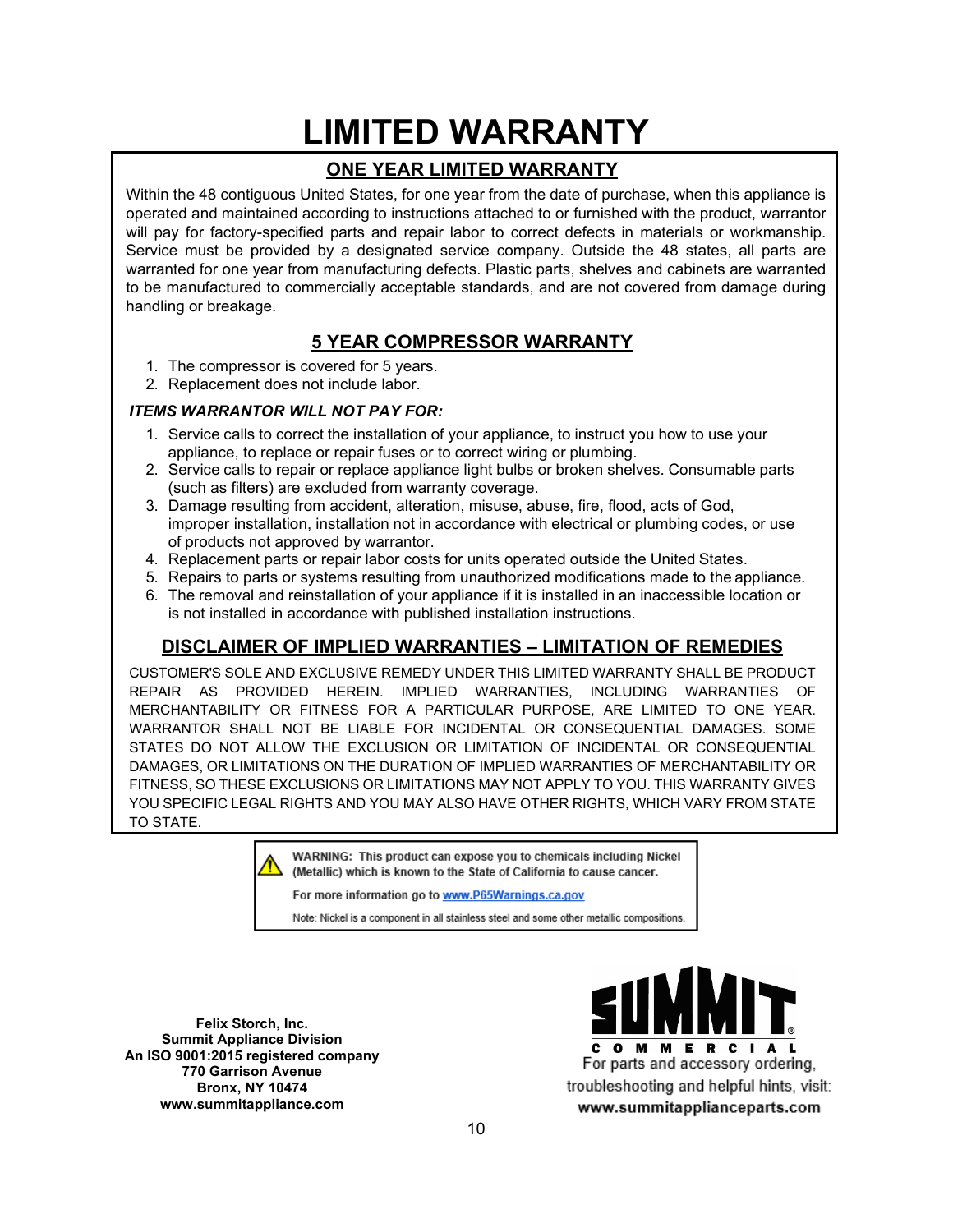# **SÉCURITÉ DE L'APPAREIL**

#### **Votre sécurité et celle des autres sont très importantes.**

Nous avons fourni de nombreux messages de sécurité importants dans ce manuel et sur votre appareil. Lisez et respectez toujours tous les messages de sécurité.



C'est le symbole d'alerte de sécurité. Le symbole vous avertit des dangers potentiels qui peuvent vous tuer ou vous blesser, vous et les autres. Tous les messages de sécurité suivront les symboles d'alerte avec le mot DANGER ou AVERTISSEMENT (WARNING).

# **DANGER**

# **WARNING**

DANGER signifie que le non-respect de cette déclaration de sécurité peut entraîner des blessures graves ou la mort.

WARNING (AVERTISSEMENT) signifie que le non-respect de cette déclaration de sécurité peut entraîner des dommages importants au produit, des blessures graves ou la mort.

Tous les messages de sécurité vous alerteront du danger potentiel, vous indiqueront comment réduire les risques de blessures et vous informeront de ce qui peut arriver si les instructions ne sont pas suivies.

# **GARANTIES IMPORTANTES**



Avant d'utiliser l'appareil, il doit être correctement positionné et installé tel que décrit dans ce manuel, veuillez donc lire attentivement le manuel. Pour réduire les risques d'incendie, choc électrique ou blessure lors de l'utilisation de l'appareil, suivez les précautions de base, y compris ce qui suit:

# **DANGER**

- Cet appareil est sans CFC et HFC et contient une petite quantité de propane (R290) qui est écologique, mais inflammable. Il n'endommage pas la couche d'ozone et n'augmente pas l'effet de serre. Lors du transport et de l'installation de l'appareil, il faut veiller à ce qu'aucune pièce du système de refroidissement ne soit endommagée. Une fuite de liquide de refroidissement peut s'enflammer et endommager les yeux.
- En cas de dommage:
	- o Évitez les flammes nues et tout ce qui crée une étincelle
	- o Déconnectez-vous de la ligne électrique
	- o Aérez la pièce dans laquelle se trouve l'appareil pendant plusieurs minutes et <br>○ Contactez le service après-vente pour obtenir des conseils
	- Contactez le service après-vente pour obtenir des conseils
- Plus il y a de liquide de refroidissement dans un appareil, plus la pièce dans laquelle il doit être installé est grande. En cas de fuite, si l'appareil se trouve dans une petite pièce, il existe un risque de formation de gaz combustibles. La quantité de liquide de refroidissement dans l'appareil est indiquée sur l'étiquette signalétique apposée sur l'appareil. Il est dangereux pour quiconque autre que le technicien autorisé d'effectuer l'entretien ou les réparations de l'appareil.
- Faites très attention lors de la manipulation, du déplacement et de l'utilisation de l'appareil pour éviter d'endommager la tubulure de réfrigérant ou d'augmenter le risque de fuite.
- Le remplacement des composants et l'entretien doivent être effectués par le personnel de service autorisé de l'usine afin de minimiser le risque d'inflammation possible en raison de pièces incorrectes ou d'un entretien inapproprié.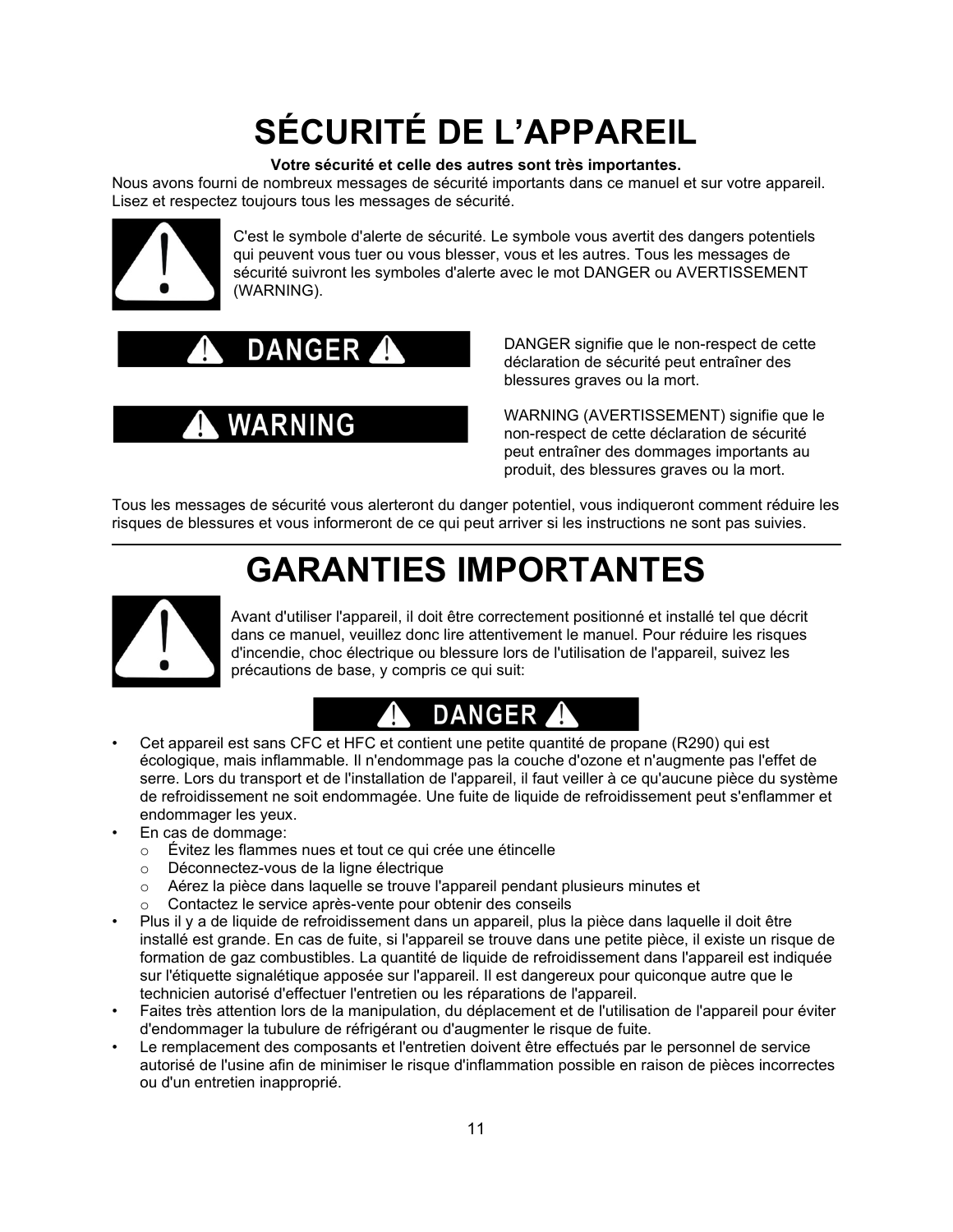Branchez-le dans une prise à 3 broches reliée à la terre. Ne retirez pas la broche de mise à la terre, n'utilisez pas d'adaptateur et n'utilisez pas de rallonge.

Remplacez tous les panneaux avant l'utilisation.

Il est recommandé de prévoir un circuit séparé, ne desservant que votre congélateur coffre. Utilisez des prises qui ne peuvent pas être désactivées par un interrupteur ou une chaîne de traction. Ne nettoyez jamais les pièces du congélateur coffre avec des liquides inflammables. Ces fumées peuvent créer un risque d'incendie ou d'explosion.

N'entreposez pas et n'utilisez pas d'essence ou d'autres vapeurs et liquides inflammables à proximité de cet appareil ou de tout autre appareil. Les fumées peuvent créer un risque d'incendie ou d'explosion.

Avant de procéder aux opérations de nettoyage et d'entretien, assurez-vous que la ligne d'alimentation de l'unité est débranchée.

Ne connectez ou ne débranchez pas la prise électrique lorsque vos mains sont mouillées. Débranchez le congélateur coffre ou débranchez l'alimentation avant le nettoyage ou l'entretien. Le non-respect de cette consigne peut entraîner un choc électrique ou la mort.

N'essayez pas de réparer ou de remplacer une pièce de votre congélateur coffre à moins que cela ne soit spécifiquement recommandé dans ce document. Tout autre entretien doit être confié à un technicien qualifié.

# A WARNING

#### SUIVEZ LES APPELS D'AVERTISSEMENT CI-DESSOUS UNIQUEMENT LORSQU'ILS S'APPLIQUENT À VOTRE MODÈLE

- Utilisez deux personnes ou plus pour déplacer et installer l'appareil. Le non-respect de cette consigne peut entraîner des blessures au dos ou autres.
- Pour assurer une ventilation adéquate de votre appareil, l'avant de l'appareil doit être complètement dégagé. Choisissez un endroit bien ventilé avec des températures supérieures à 16°C (60°F) et inférieures à 32°C (90°F).
- L'appareil ne doit pas être situé à côté de fours, grils ou autres sources de chaleur élevée.
- L'appareil doit être installé avec tous les raccordements électriques, d'eau et de vidange conformément aux codes nationaux et locaux. Une alimentation électrique standard (115 V CA uniquement, 60 Hz), correctement mise à la terre conformément au Code national de l'électricité et aux codes et règlements locaux, est requise.
- Ne pliez pas et ne pincez pas le cordon d'alimentation de l'appareil.
- La taille du fusible (ou du disjoncteur) doit être de 15 ampères.
- Il est important que l'appareil soit mis à niveau afin de fonctionner correctement. Vous devrez peutêtre faire plusieurs ajustements pour le niveler.
- Toutes les installations doivent être conformes aux exigences du code de plomberie local.
- Assurez-vous que les tuyaux ne sont pas pincés, pliés ou endommagés pendant l'installation.
- Vérifiez les fuites après la connexion.
- Ne laissez jamais les enfants utiliser, jouer avec ou ramper à l'intérieur de l'appareil.
- N'utilisez pas d'agents de nettoyage ou d'abrasifs à base de solvants à l'intérieur. Ces nettoyants peuvent endommager ou décolorer l'intérieur.
- Utilisez cet appareil uniquement aux fins pour lesquelles il a été conçu, tel que décrit dans ce *manuel d'instructions*.
- Gardez les doigts hors des zones de "point de pincement". Les dégagements entre la porte et l'armoire sont nécessairement petits. Soyez prudent en fermant la porte lorsque des enfants sont dans la zone.

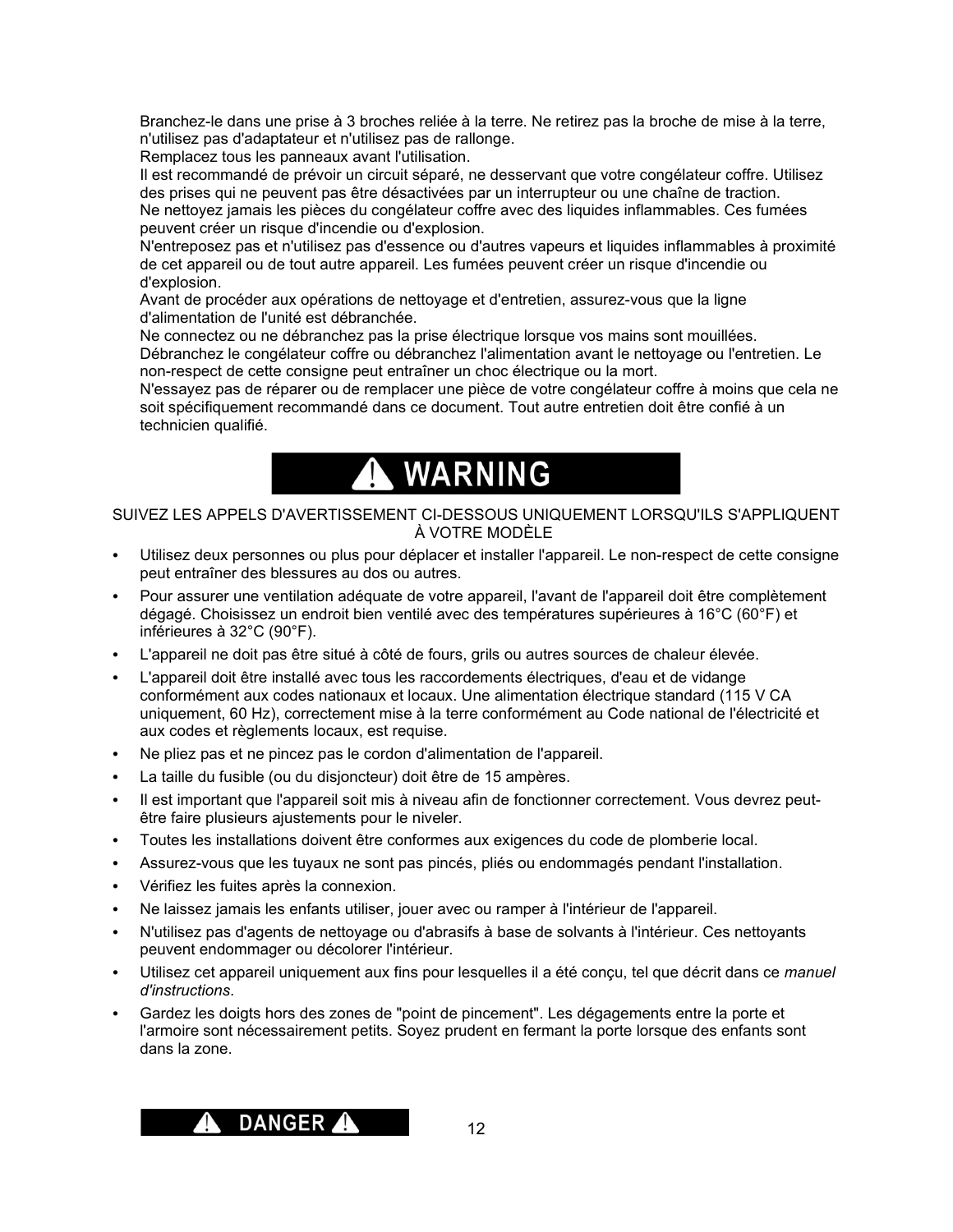#### *Risque de piégeage des enfants!*

Le piégeage et la suffocation des enfants ne sont pas des problèmes du passé. Les appareils électroménagers en mauvais état ou abandonnés sont toujours dangereux, même s'ils "resteront assis quelques jours".

*Avant de jeter votre ancien réfrigérateur :*

*Enlevez les portes*

*Laissez les étagères en place afin que les enfants ne puissent pas facilement y pénétrer.*

# *- CONSERVEZ CES INSTRUCTIONS –*

#### **DIVULGATION DE CARB / SNAP DE CALIFORNIE**

**Ce produit utilise un réfrigérant hydrocarboné respectueux de l'environnement et est entièrement conforme aux réglementations California CARB.**

Cependant, la loi californienne nous oblige à fournir la déclaration de divulgation suivante dans chaque produit vendu en Californie.

"L'utilisation de cet équipement est interdite en Californie avec des réfrigérants figurant sur la 'Liste des substances interdites' pour cette utilisation finale spécifique, conformément au California Code of Regulations, titre 17, section 95374. Cette déclaration de divulgation a été revue et approuvée par Felix Storch, Inc. et Felix Storch, Inc. attestent, sous peine de parjure, que ces déclarations sont vraies et exactes."

Ce produit n'utilise aucun fluide frigorigène de la "Liste des substances interdites"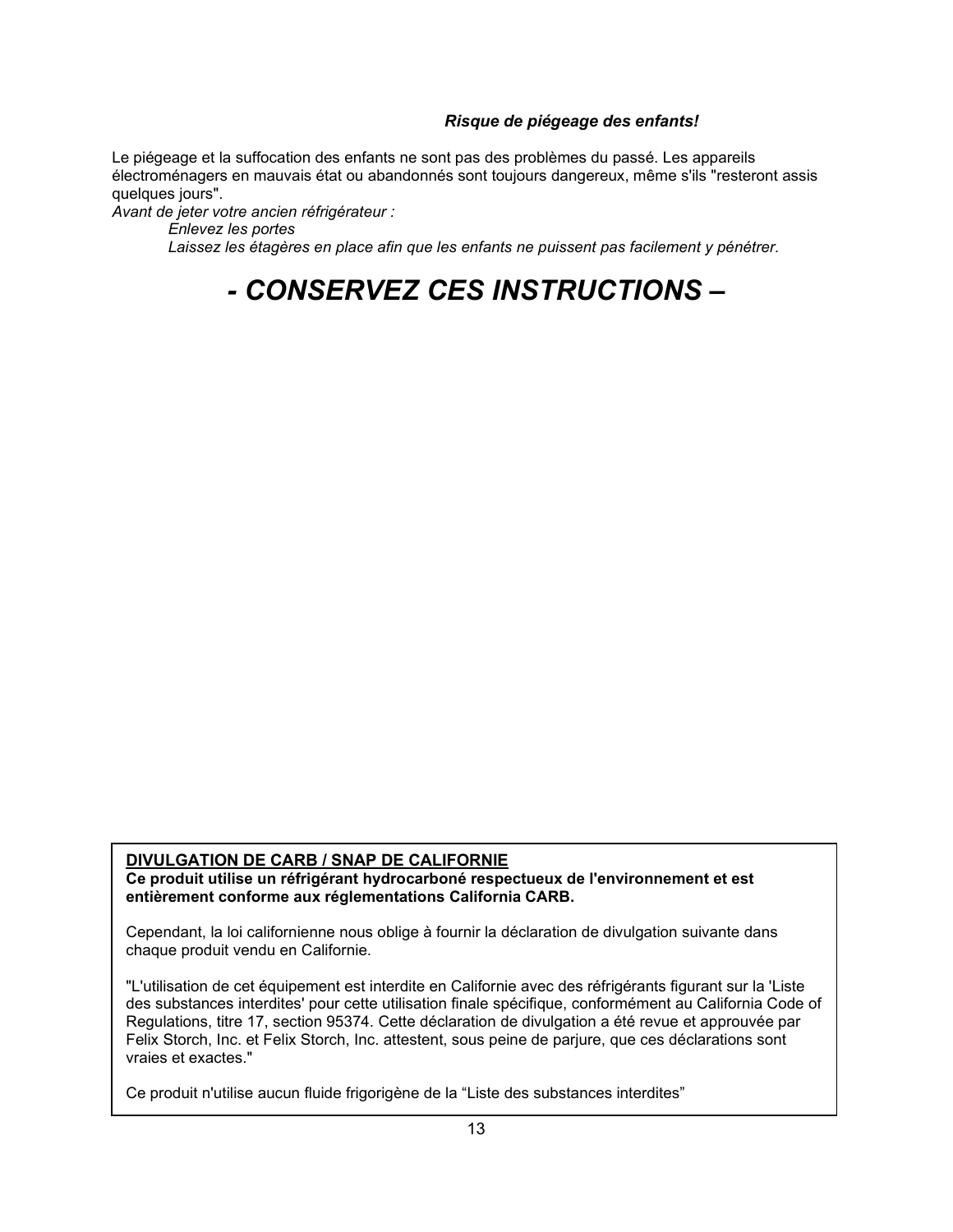# **INSTRUCTIONS D'INSTALLATION**

### **Avant d'utiliser votre congélateur**

Retirez l'emballage extérieur et intérieur.

Vérifiez que vous avez toutes les pièces suivantes:

1 ou plus paniers de rangement

Jeu de clés (grands modèles uniquement)

1 mode d'emploi

Avant de brancher le congélateur à la source d'alimentation, laissez-le tenir debout pendant environ 2 heures. Cela permettra de réduire la possibilité d'un mauvais fonctionnement du système de refroidissement lors de la manipulation durant le transport. Nettoyer la surface intérieure à l'eau tiède avec un chiffon doux.

### **Installation de votre congélateur**

Cet appareil est conçu pour être seulement autonome, et ne doit pas être encastré ou intégré. Placez votre congélateur sur un sol qui est assez solide pour supporter le congélateur quand il est complètement chargé.

Laisser 5 pouces d'espace à l'arrière et aux côtés du congélateur, qui permet la circulation d'air. Assurez-vous que le congélateur est absolument droit pour un fonctionnement correct. Vérifiez avec un niveau de charpentier. Placez minces cales en bois ou en métal sous le congélateur si nécessaire.

Localisez le congélateur abri du soleil et des sources de chaleur (cuisinière, radiateur, etc.). La lumière solaire directe peut affecter le revêtement acrylique et sources de chaleur peuvent augmenter la consommation électrique. Des températures ambiantes extrêmement froides peuvent également causer le congélateur de ne pas fonctionner correctement.

Éviter de placer le congélateur dans des zones humides.

Branchez le congélateur dans une prise murale exclusive, correctement installée et mise à la terre. Ne pas en aucun cas réduire ou supprimer la troisième broche (terre) du cordon d'alimentation. Toute question concernant le pouvoir et / ou mise à la terre doit être adressée à un électricien certifié ou un centre de service autorisé.

Après avoir branché l'appareil dans une prise murale, laissez l'appareil refroidir pendant au moins 4 heures avant de placer les aliments dans le congélateur.

### **Connexion électrique**

## AAVERTISSEMENT

Une mauvaise utilisation de la prise de terre peut entraîner un risque de choc électrique. Si le cordon d'alimentation est endommagé, faites-le remplacer par un centre de service

Ce congélateur doit être correctement mis à la terre pour votre sécurité. Le cordon d'alimentation est équipé d'une fiche à trois broches qui accouple avec des prises murales standard à trois broches afin de minimiser le risque de choc électrique.

Ne pas en aucun cas couper ou enlever la troisième broche (terre) du cordon d'alimentation fourni. Ce congélateur nécessite une prise électrique standard de 115VCA / 60Hz avec une prise à trois broches mise à la terre.

Pour éviter toute blessure accidentelle, le cordon doit être fixé derrière le congélateur et non laissé exposé ou qui pend.

Ne débranchez jamais le congélateur en tirant le cordon d'alimentation. Toujours saisir fermement la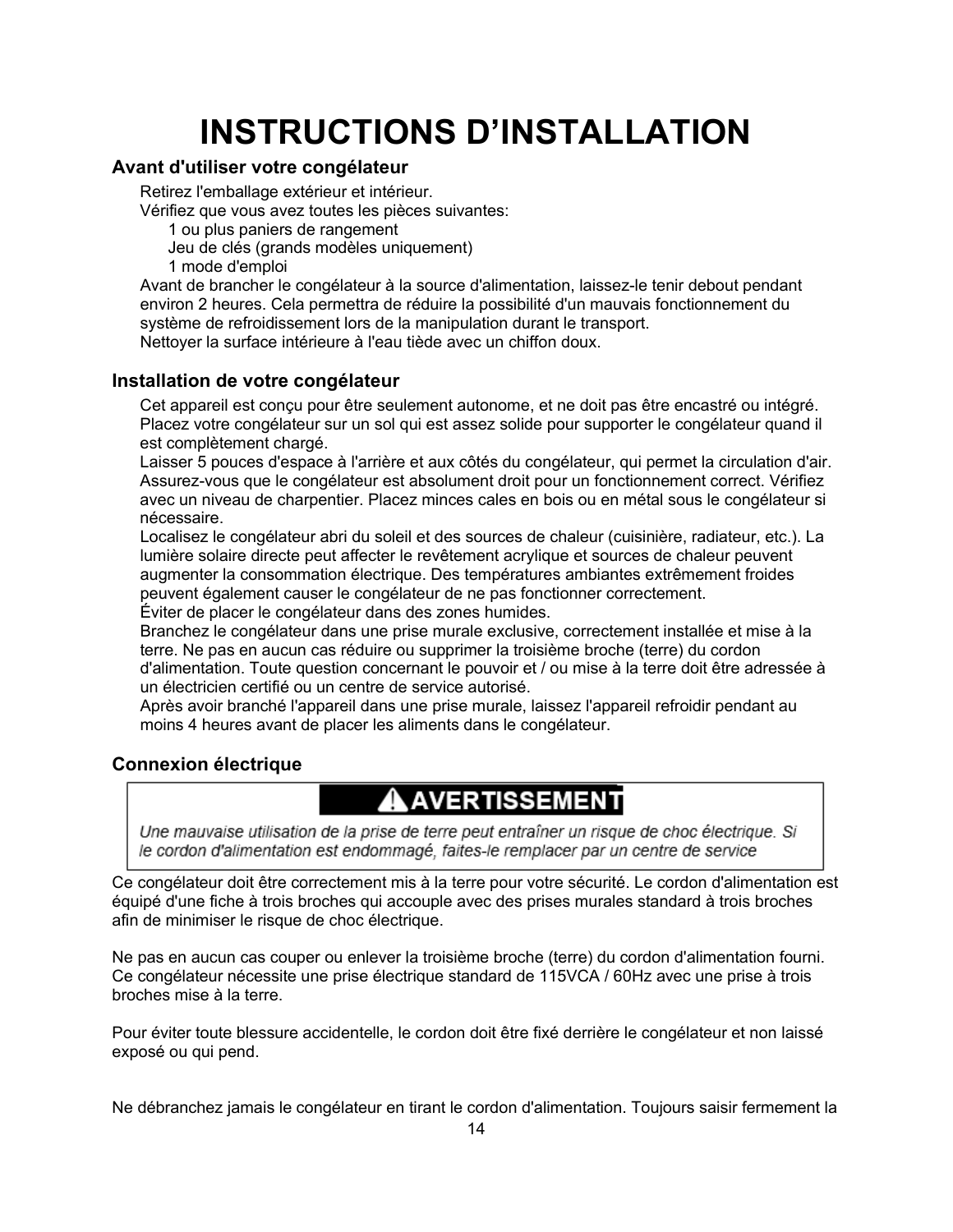fiche et tirez tout droit sorti de la prise. Ne jamais manipuler le cordon avec les mains mouillées. Ne pas utiliser une rallonge avec cet appareil. Si le cordon d'alimentation est trop court, demandez à un électricien qualifié ou technicien de service installer une prise près de l'appareil.

# **FONCTIONNEMENT DE VOTRE CONGÉLATEUR**

### **Réglage de la temperature**

- Votre congélateur a un commutateur rotatif pour régler la température. Ce contrôle de la température (thermostat) est situé sur la paroi extérieure de l'appareil.
- La température est réglée en usine pour
- fournir des températures satisfaisantes de stockage des aliments. Cependant, le contrôle de la température est réglable pour fournir une gamme de températures pour votre satisfaction personnelle. Pour régler le réglage de la température, tournez le contrôle de la température dans le sens horaire ou antihoraire. Attendez plusieurs heures pour la température se stabilise entre les ajustements.
- La plage de la régulation de la température est comprise entre la position «1» (lemoins froid) à «7» (le plus froid). Régler la commande de température au réglage qui convient le mieux à vos besoins. Le réglage «4» doit être approprié pour la plupart des utilisations du congélateur.
- Pour mettre le congélateur hors tension, réglez la commande de température à «0».

Le voyant vert **Power** indique que le congélateur est correctement connecté à l'alimentation électrique. La lumière indique que l'alimentation est fournie, et brillera même si le cadran de réglage de température est tourné sur «**0**», ou le compresseur a manqué aux travailler et le compartiment n'est pas refroidi.

Le voyant rouge marqué **Alarm** s'allume également lorsque l'appareil est branché et reste allumé jusqu'à ce que la température intérieure tombe en dessous de -11 ° C (12,2

° F). Comme avertissement, il se rallume si la température intérieure dépasse -11 ° C.

#### **REMARQUES:**

- Si l'appareil est débranché, a perdu le pouvoir ou est désactivé, vous devez attendre 3 à 5 minutes avant de redémarrer l'unité. Si vous essayez de redémarrer avant ce délai, le congélateur ne démarre pas.
- Ajouter des grandes quantités d'aliments à température ambiante en même temps permettra de diminuer l'efficacité du refroidissement de l'appareiltemporairement.
- Si vous choisissez de modifier le réglage du thermostat, régler le contrôle de la température d'un incrément numérique à la fois. Attendez plusieurs heures pour la température pour stabiliser entre les ajustements.
- Lors du chargement du congélateur, geler seulement trois livres de nourriture par pied cube d'espace de congélateur en même temps.
- Distribuer les paquets à congeler uniformément dans le congélateur.
- La porte du congélateur est sensible à la rupture due à une accumulation excessive de glace. Assurez-vous de dégivrage lorsque la glace atteint ¼ à ½ pouce d'épaisseur.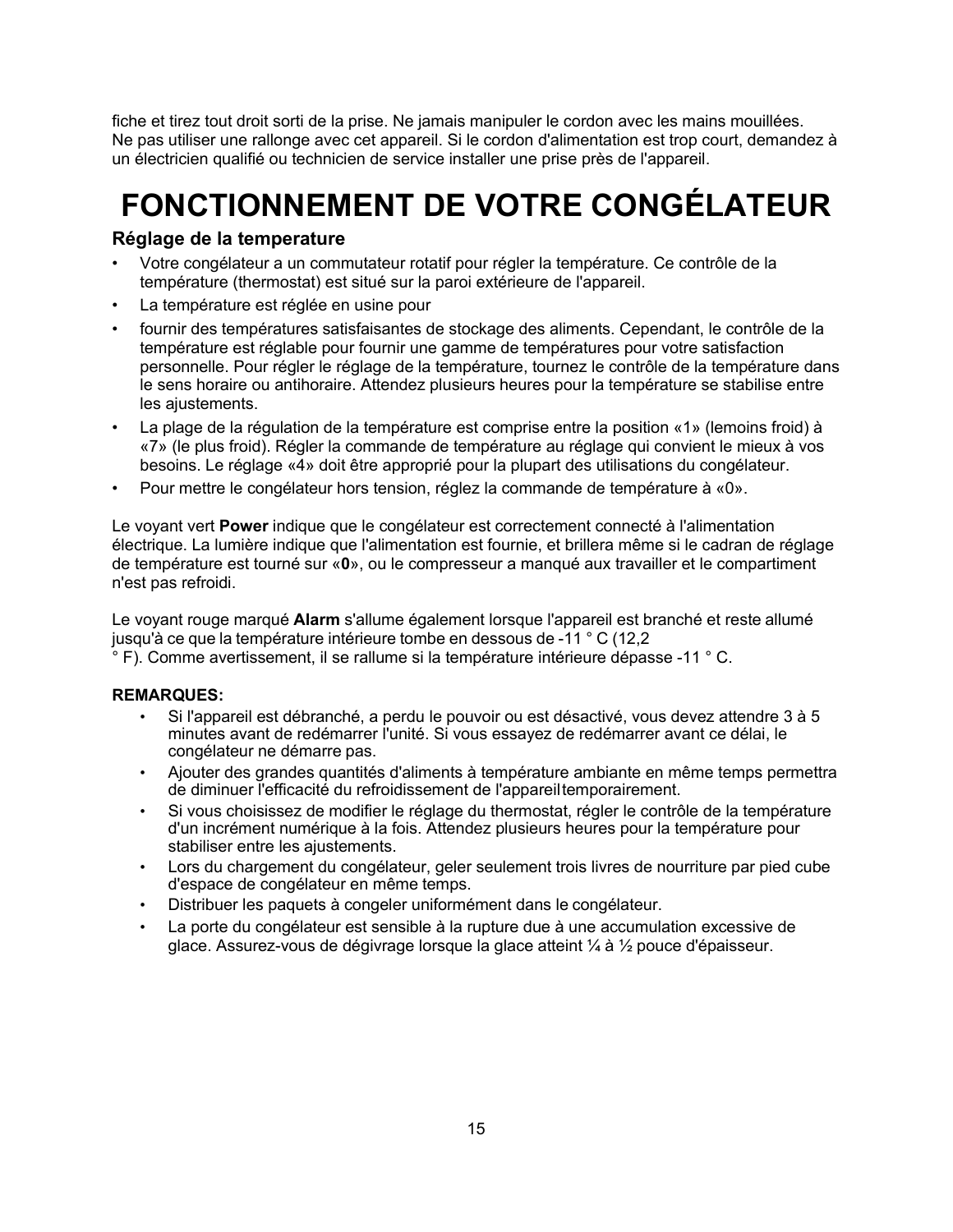### **Dégivrage de votre congélateur**

- Pour l'opération la plus efficace et la consommation d'énergie minimale, dégivrer le congélateur lorsque le givre sur les parois du congélateur est excessive ou ¼ à ½ pouce d'épaisseur.
- Choisissez un moment où le stock des produits surgelés est bas.

*ATTENTION: Ne pas utiliser l'eau bouillante, car il peut endommager les pièces en plastique. En outre, ne jamais utiliser un instrument pointu ou métallique pour enlever le givre car cela pourrait endommager les serpentins de refroidissement et annulera la garantie. Nous vous recommandons d'utiliser un grattoir en plastique.*

#### **Pour dégivrer**

- 1. Retirez les aliments congelés du congélateur et placez-les dans un autre dispositif de refroidissement pour protéger les aliments.
- 2. Tournez le bouton du thermostat sur «0» (Éteint).
- 3. Débranchez le congélateur. Le voyant vert Power s'éteint.
- 4. Retirez le bouchon de vidange sur le plancher du congélateur en tirant tout droit. Pendant le dégivrage, la glace fond dans l'armoire. Laissez la porte ouverte.
- 5. Placer un plat peu profond en dehors de la sortie de vidange. L'eau de dégivrage sera évacuée.
- 6. Vérifiez la cuvette de temps en temps afin que l'eau ne déborde pas.
- 7. Nettoyer et sécher soigneusement l'intérieur du congélateur.
- 8. Remettre le bouchon sur le plancher à l'intérieur.
- 9. Fermez la porte et branchez dans le congélateur.Régler le thermostat à la position désirée.
- 10. Prévoyez plusieurs heures pour l'armoire à refroidir.
- 11. Retourner les aliments au congélateur. Essuyer les paquets s'ils sont couverts par l'humidité.

### **Astuces Utiles**

La décongélation prend généralement quelques heures. Laissant la porte ouverte permettra d'accélérer le processus. En outre, verser de l'eau chaude (non bouillante) sur la glace / gel va accélérer la fusion. Si vous devez utiliser un grattoir, il ne devrait pas être en bois ou en métal; il devrait être en plastique. Soyez prudent: il est très facile d'endommager le compartiment congélateur et annuler votre garantie.

### **Soins des aliments congelés**

- Le congélateur est conçu pour le stockage à long terme des aliments surgelés. Le temps de stockage est généralement jusqu'à trois mois.
- La durée de conservation des aliments congelés varie et le temps de stockage recommandé ne doit pas être dépassé. Instructions relatives aux soins des aliments congelés doivent être suivies lors de la décongélation du congélateur.
- Des aliments surgelés pré-emballés dans le commerce doivent être stockés en conformité avec les instructions du fabricant des aliments surgelés pour un compartiment de stockage des aliments surgelés trois-étoiles ou un congélateur à la maison.
- Placez les aliments surgelés dans le congélateur le plus rapidement possible après l'achat. S'il y a des instructions sur le paquet, suivez attentivement ces instructions concernant les temps de stockage.
- Au moins un panier de rangement est prévu pour l'organisation des objets de forme irrégulière. (Les modèles plus grands ont plus d'un panier.) Pour atteindre les autres paquets dans le congélateur, il suffit de glisser le panier d'un côté, ou soulevez-le.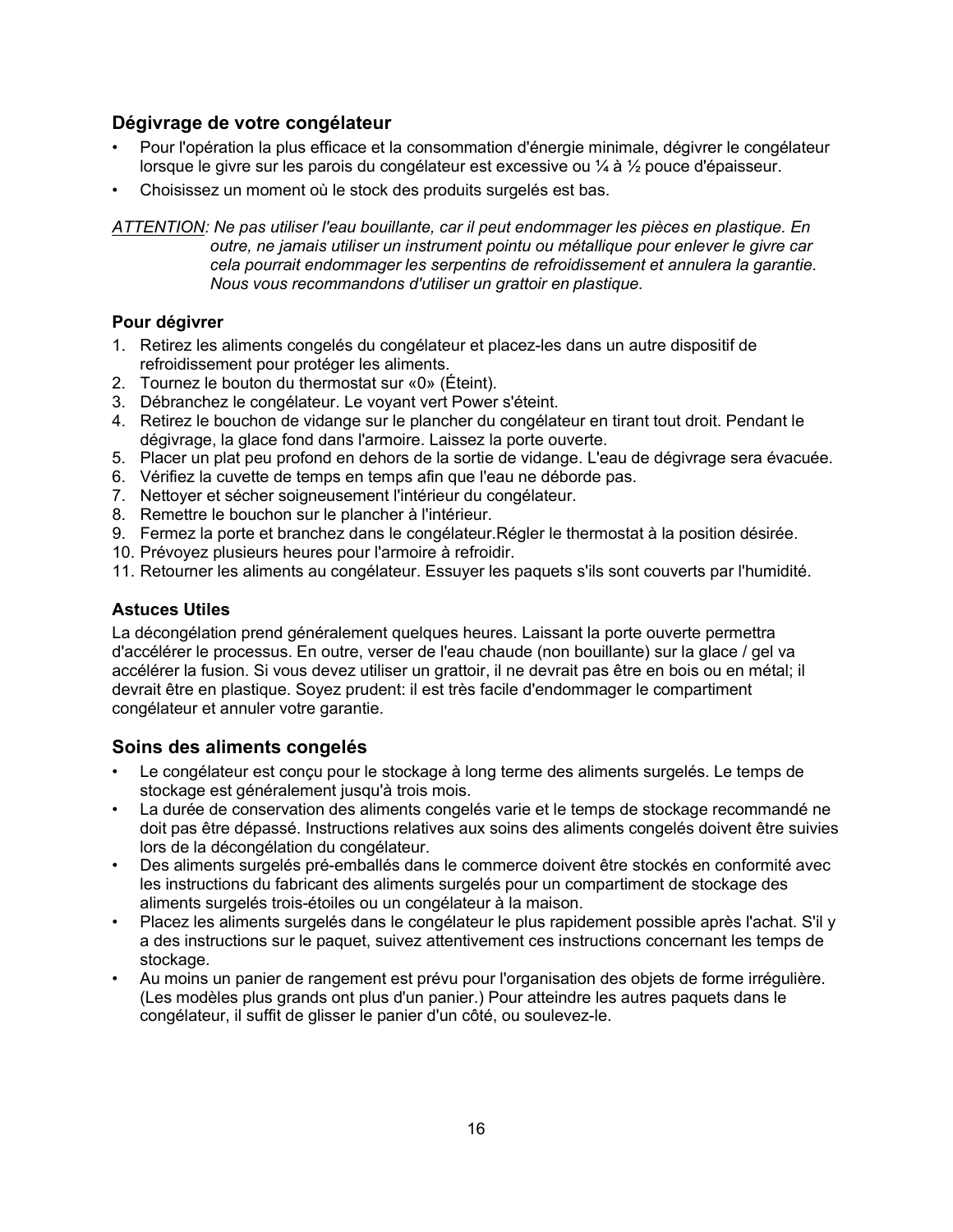# **ENTRETIEN ET MAINTENANCE**

### **Nettoyage de votre congélateur**

- Dès l'installation de votre nouvel appareil, nous recommandons qu'il soit nettoyé à fond.
- Tournez le commande de thermostat sur «0», débrancher le congélateur, retirer la nourriture et panier(s) de rangement.
- Laver l'intérieur avec un chiffon humide et chaud contenant une solution de soude de cuisson et de l'eau. (Dissoudre 2 cuillères à soupe de bicarbonate de soude dans un litre d'eau.)
- Lavez le panier de stockage avec une solution de détergent doux.
- Pour maintenir l'unité de fonctionner efficacement, assurez-vous de nettoyer le joint de la porte.
- L'extérieur du congélateur doit être nettoyé avec un détergent doux et de l'eau
- chaude.
- Sécher l'intérieur et l'extérieur avec un chiffon doux.
- Les serpentins du condenseur à l'arrière doivent être aspirés quand ils sont poussiéreux ou sales.
- Il est recommandé que l'unité soit nettoyée chaque fois qu'elle est décongelée pour aider à maintenir l'unité sans odeur et à fonctionner efficacement.

### **Vacances**

**Vacances de courte durée:** Laissez le congélateur en fonctionnement pendant les vacances de moins de trois semaines.

**Vacances plus longues:** Si l'appareil ne sera pas utilisé pendant plusieurs mois, retirez tous les aliments et débranchez le cordon d'alimentation. Nettoyer et sécher soigneusement l'intérieur. Pour éviter les odeurs et la croissance des moisissures, laisser la porte entrouverte et bloquer-la ouverte si nécessaire, ou avoir la porte enlevée. Soyez extrêmement prudent dans le cas des enfants. L'unité ne doit pas être accessible aux enfants à jouer.

### **Panne électrique**

**NOTE:** Ne pas ouvrir la porte du congélateur inutilement si le congélateur est éteint pendant plusieurs heures.

- Si une panne de courant se produit, les aliments resteront congelés pendant au moins 24 heures si le congélateur reste fermé. Si la panne de courant continue, emballer des sept ou huit livres de glace sèche dans le congélateur toutes les 24 heures. Recherchez
- «Glace sèche», «Produits laitiers» ou «Fabricants de crème glacée» pour les fournisseurs de glace sèche locaux. Toujours porter des gants et faire preuve de prudence lors de la manipulation de la glace sèche.

### **Déplacement de votre congélateur**

- Retirez tous les aliments.
- Solidement scotcher tous les articles non fixés à l'intérieur du congélateur.
- Scotcher la porte fermée.
- Assurez-vous que le congélateur reste en position verticale pendant le transport.

### **Conseils d'économie d'énergie**

Le congélateur doit être situé dans la zone la plus froide de la salle, loin des appareils produisant de la chaleur ou de conduits de chauffage, et hors de la lumière solaire directe. Laissez refroidir les aliments chauds à la température ambiante avant de les placer dans le congélateur. Surcharger le congélateur oblige le compresseur à fonctionner plus longtemps. Les aliments qui gèlent trop lentement peuvent perdre la qualité, ou gâter.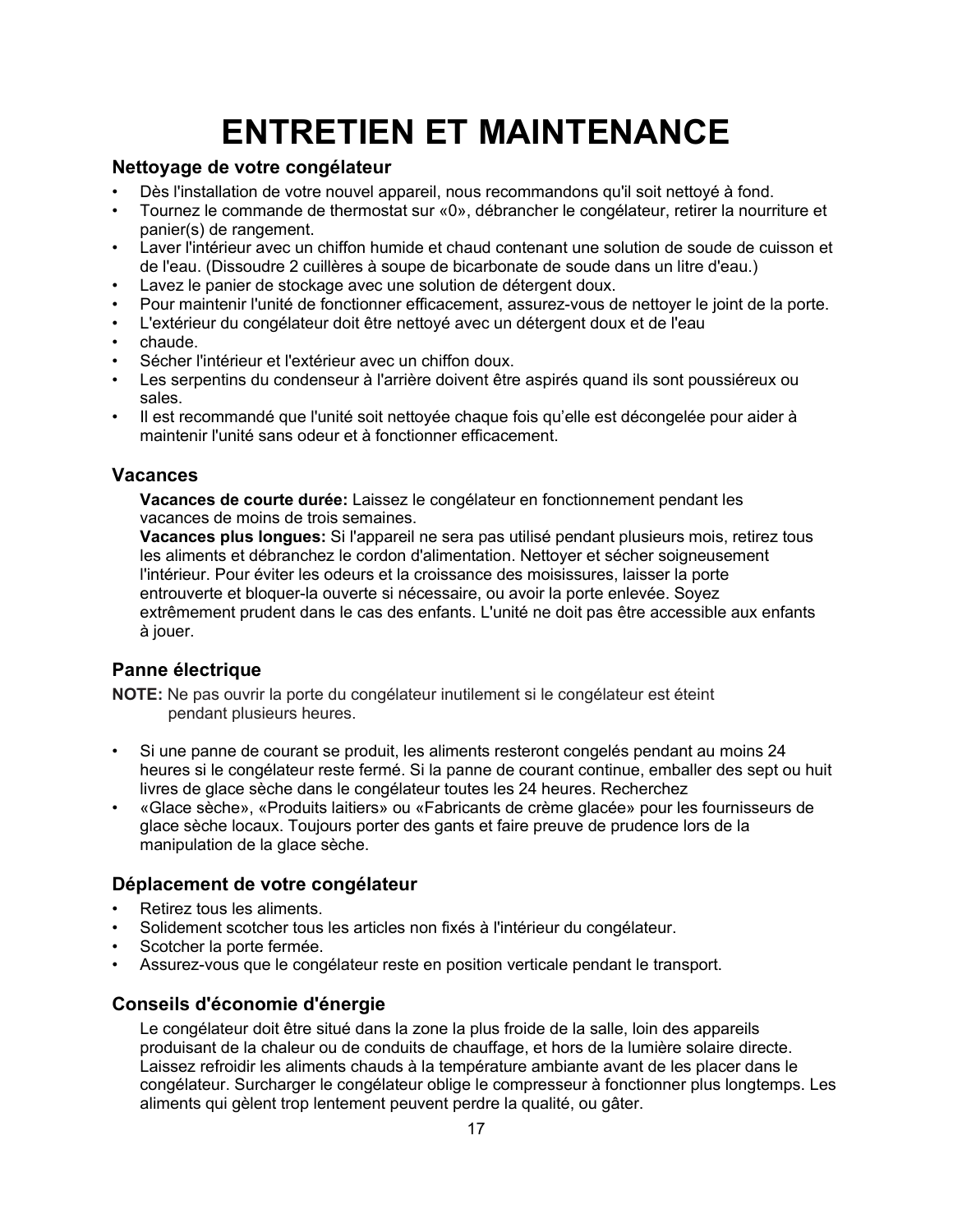Assurez-vous d'emballer les aliments convenablement et essuyez les contenants sèches avant de les placer dans le congélateur. Cela réduit l'accumulation degivre.Le bac de stockage ou les paniers du congélateur ne devraient pas être recouvertes de papier d'aluminium, papier ciré ou de papier essuie-tout. Ceux-ci interfèrent avec la circulation d'air froid, ce qui rend le congélateur moins efficace.

Organiser et étiqueter les aliments pour réduire les ouvertures de porte et les recherches prolongées. Retirez autant d'articles que nécessaire à un moment donné, et fermer la porte dès que possible.

# **PROBLÈMES AVEC VOTRE CONGÉLATEUR**

Vous pouvez résoudre de nombreux problèmes communs des congélateurs facilement, vous épargnant le coût d'un appel de service possible. Essayez les suggestions ci- dessous pour voir si vous pouvez résoudre le problème avant d'appeler l'agent de service.

| Problème                                                        | <b>Causes possibles</b>                                                                                                                                                                              |
|-----------------------------------------------------------------|------------------------------------------------------------------------------------------------------------------------------------------------------------------------------------------------------|
| Le congélateur ne fonctionne                                    | Non branché.                                                                                                                                                                                         |
| pas.                                                            | Disjoncteur déclenché ou fusible grillé.                                                                                                                                                             |
|                                                                 | Le bouton du thermostat est à «0».                                                                                                                                                                   |
| Compresseur allume et éteint<br>souvent.                        | La température ambiante est plus chaude que<br>d'habitude.                                                                                                                                           |
|                                                                 | Une grande quantité d'aliment a été ajoutée au<br>congélateur.                                                                                                                                       |
|                                                                 | La porte est ouverte trop souvent.                                                                                                                                                                   |
|                                                                 | La porte n'est pas complètement fermée.                                                                                                                                                              |
|                                                                 | Le contrôle de la température n'est pas correctement réglé.                                                                                                                                          |
|                                                                 | Le joint de la porte ne se scelle pas correctement. Le                                                                                                                                               |
|                                                                 | congélateur n'a pas les dégagements corrects.                                                                                                                                                        |
|                                                                 | Le congélateur a récemment été débranché pendant un laps de<br>temps. Quatre heures sont nécessaires pour le congélateur<br>refroidir complètement.                                                  |
| La température à l'intérieur du<br>congélateur est trop chaude. | Le contrôle de la température est reglé trop chaude. Tournez la<br>commande à un réglage plus froid et permettre à plusieurs<br>heures pour que la température se stabilise.                         |
|                                                                 | La porte est maintenue ouverte trop longtemps ou est ouverte<br>trop fréquemment. L'air chaud pénètre dans le congélateur<br>chaque fois que la porte est ouverte. Ouvrez la porte moins<br>souvent. |
|                                                                 | La porte n'est pas complètement fermée.                                                                                                                                                              |
|                                                                 | Le joint de la porte ne se scelle pas correctement.                                                                                                                                                  |
|                                                                 | Une grande quantité de nourriture tiède ou chaude peut avoir été<br>stockée récemment. Attendez jusqu'à ce que le congélateur a<br>eu une chance d'atteindre la température choisie.                 |
|                                                                 | Le congélateur a récemment été débranché pendant                                                                                                                                                     |
|                                                                 | un laps de temps. Quatre heures sont nécessaires                                                                                                                                                     |
|                                                                 | pour le congélateur refroidir complètement.                                                                                                                                                          |
| La température à l'intérieur du<br>congélateur est trop froide. | Le contrôle de la température est réglé trop froid. Tournez la<br>commande à un réglage plus chaud et laisser plusieurs heures<br>pour que la température se stabilise.                              |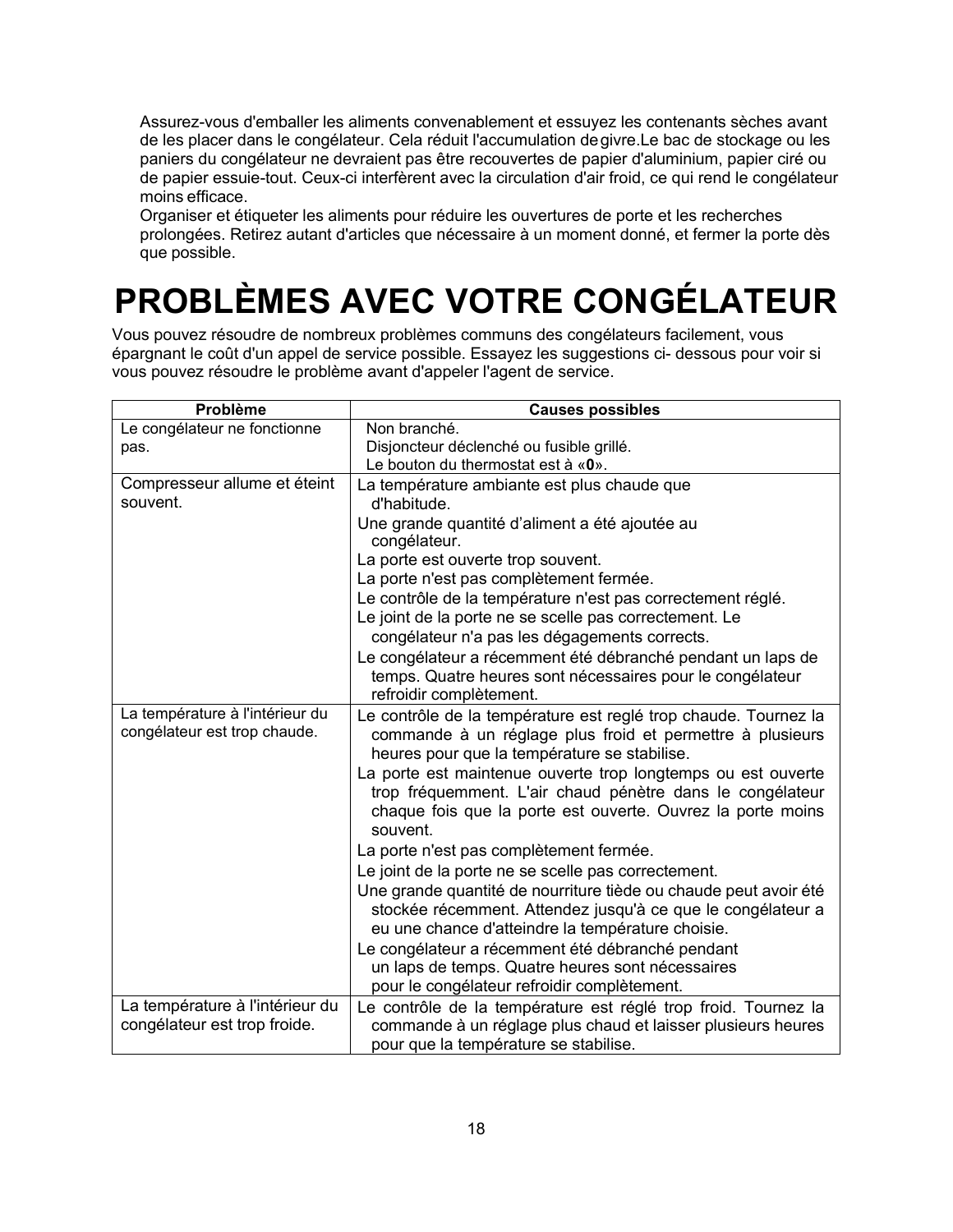| La température de la surface du<br>congélateur externe est<br>chaude. | Les parois extérieures du congélateur peuvent être jusqu'à 30°F<br>plus chaudes que la température ambiante. Ceci est normal<br>lorsque le compresseur fonctionne pour transférer la chaleur hors<br>de l'intérieur du congélateur.                                                                                                                                                                                                             |
|-----------------------------------------------------------------------|-------------------------------------------------------------------------------------------------------------------------------------------------------------------------------------------------------------------------------------------------------------------------------------------------------------------------------------------------------------------------------------------------------------------------------------------------|
| Vibrations                                                            | Vérifiez que le congélateur est de niveau.<br>Le plancher est inégal ou faible. Congélateur se balance sur le sol<br>quand il est déplacé légèrement. Veillez que le plancher peut<br>soutenir le congélateur. Niveler le congélateur en plaçant des cales<br>bois ou en métal sous une partie du congélateur.<br>Le congélateur touche le mur. Déplacez-le du mur et remettre à<br>niveau le congélateur.<br>Voir Instructions d'installation. |
| La porte ne se ferme pas<br>correctement.                             | Le congélateur ne se trouve pas sur une surface plane. Le joint est<br>sale.<br>Le panier de stockage est hors de position.                                                                                                                                                                                                                                                                                                                     |

Si vous avez vérifié le tableau ci-dessus et constatez que vous avez toujours besoin d'aide avec votre appareil, appelez notre service à la clientèle au **800-932-4267** entre 9h00 et 17h00 HE. Nous ferons de notre mieux pour répondre à vos questions.

# **GARANTIE LIMITÉE**